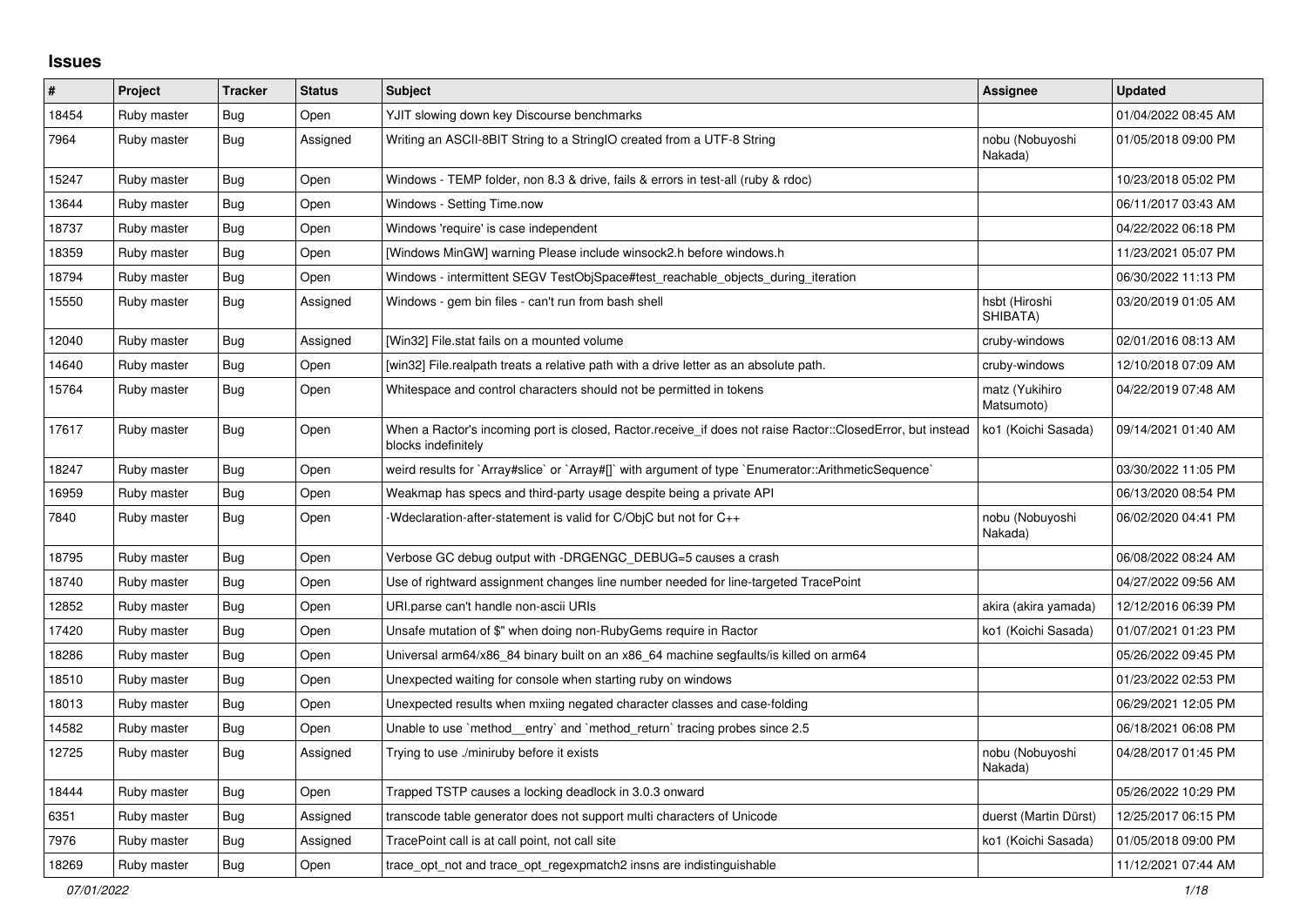| $\vert$ # | Project     | <b>Tracker</b> | <b>Status</b> | <b>Subject</b>                                                                                                 | Assignee                     | <b>Updated</b>      |
|-----------|-------------|----------------|---------------|----------------------------------------------------------------------------------------------------------------|------------------------------|---------------------|
| 18132     | Ruby master | Bug            | Open          | TODO: fix ccan/list thread safety                                                                              |                              | 01/02/2022 08:22 AM |
| 17289     | Ruby master | Bug            | Assigned      | Time#strftime occurs Segmentation Fault on ruby-2.7.2p137                                                      | shyouhei (Shyouhei<br>Urabe) | 11/05/2020 07:57 AM |
| 18144     | Ruby master | <b>Bug</b>     | Open          | Timeout not working while regular expression match is running                                                  |                              | 09/02/2021 07:08 AM |
| 11174     | Ruby master | <b>Bug</b>     | Open          | threads memory leak                                                                                            | ko1 (Koichi Sasada)          | 06/17/2019 03:17 PM |
| 15438     | Ruby master | Bug            | Open          | Threads can't switch faster than TIME QUANTUM (NSEC USEC MSEC)                                                 |                              | 03/25/2019 08:53 PM |
| 12689     | Ruby master | Bug            | Open          | Thread isolation of $\frac{6}{3}$ and $\frac{6}{3}$                                                            |                              | 04/01/2021 08:51 PM |
| 8185      | Ruby master | Bug            | Open          | Thread/fork issue                                                                                              |                              | 12/30/2019 03:00 AM |
| 15072     | Ruby master | Bug            | Open          | thread.c:4356:5: error: implicit declaration of function 'ubf_list_atfork'                                     | normalperson (Eric<br>Wong)  | 09/20/2018 03:32 AM |
| 18797     | Ruby master | Bug            | Open          | Third argument to Regexp.new is a bit broken                                                                   |                              | 05/23/2022 10:11 AM |
| 18763     | Ruby master | Bug            | Open          | The configure option "--with-openssl-dir" has lower precedence than pkg-config                                 |                              | 05/11/2022 11:39 AM |
| 16920     | Ruby master | <b>Bug</b>     | Open          | TestThread#test_signal_at_join fails on aarch64                                                                |                              | 12/07/2021 02:17 PM |
| 14761     | Ruby master | Bug            | Open          | TestThread#test_join_limits hangs up on Solaris 10 with gcc                                                    |                              | 05/16/2018 05:23 AM |
| 16493     | Ruby master | Bug            | Open          | TestThreadQueue#test_thr_kill is flaky on AArch64                                                              |                              | 01/09/2020 09:39 AM |
| 16265     | Ruby master | Bug            | Open          | Test (spec) failure using current MSYS2 tools, related to -fstack-protector and possibly<br>D_FORTIFY_SOURCE=2 |                              | 12/03/2019 03:09 PM |
| 18073     | Ruby master | <b>Bug</b>     | Open          | test/ruby/test_jit.rb: "error: invalid use of '__builtin_va_arg_pack ()" on Ruby 2.7.4 on gcc 4.8.5            |                              | 12/03/2021 03:04 PM |
| 13269     | Ruby master | Bug            | Assigned      | test/readline/test_readline.rb and mingw                                                                       | nobu (Nobuyoshi<br>Nakada)   | 03/13/2017 08:56 AM |
| 18393     | Ruby master | <b>Bug</b>     | Open          | TestReadline#test_interrupt_in_other_thread fails on armv7hl                                                   |                              | 12/07/2021 02:03 PM |
| 14727     | Ruby master | Bug            | Assigned      | TestQueue#test_queue_with_trap always timeout on Windows10                                                     | ko1 (Koichi Sasada)          | 05/01/2018 02:59 AM |
| 4173      | Ruby master | Bug            | Open          |                                                                                                                |                              | 03/15/2018 08:29 AM |
| 10580     | Ruby master | <b>Bug</b>     | Open          | TestProcess#test_deadlock_by_signal_at_forking fails on ARM                                                    | akr (Akira Tanaka)           | 12/30/2019 03:00 AM |
| 12500     | Ruby master | Bug            | Open          | TestProcess#test_aspawn_too_long_path fails on mips with "argument too big"                                    |                              | 12/29/2019 10:38 AM |
| 17999     | Ruby master | <b>Bug</b>     | Open          | TestMethod#test_zsuper intermittent timeout error on raspbian10-aarch64 Cl                                     |                              | 06/18/2021 01:33 AM |
| 12445     | Ruby master | <b>Bug</b>     | Assigned      | Testing TestIO#test open fifo does not block other threads results in deadlock on cygwin                       | cruby-cygwin                 | 05/19/2022 08:20 AM |
| 14090     | Ruby master | <b>Bug</b>     | Assigned      | TestGc#test interrupt in finalizer` fails very rarely                                                          | ko1 (Koichi Sasada)          | 12/02/2021 07:24 PM |
| 12473     | Ruby master | <b>Bug</b>     | Assigned      | Test failure on fedora with TestTimeExtension#test huge precision                                              | nobu (Nobuyoshi<br>Nakada)   | 04/28/2017 01:45 PM |
| 16492     | Ruby master | Bug            | Open          | TestBugReporter#test_bug_reporter_add test failures                                                            | jaruga (Jun Aruga)           | 08/24/2021 01:12 PM |
| 12442     | Ruby master | Bug            | Assigned      | TestArgf#test_textmode fails on cygwin                                                                         | cruby-cygwin                 | 05/19/2022 08:20 AM |
| 14064     | Ruby master | <b>Bug</b>     | Open          | test-all with and without -j - incorrect assertions and missing test methods                                   |                              | 11/03/2017 10:54 PM |
| 18380     | Ruby master | <b>Bug</b>     | Open          | TestAddressResolve#test_socket_getnameinfo_domain_blocking test failures                                       |                              | 12/21/2021 04:22 PM |
| 17680     | Ruby master | Bug            | Open          | tab completion no longer works on irb3.0                                                                       |                              | 03/13/2021 08:06 AM |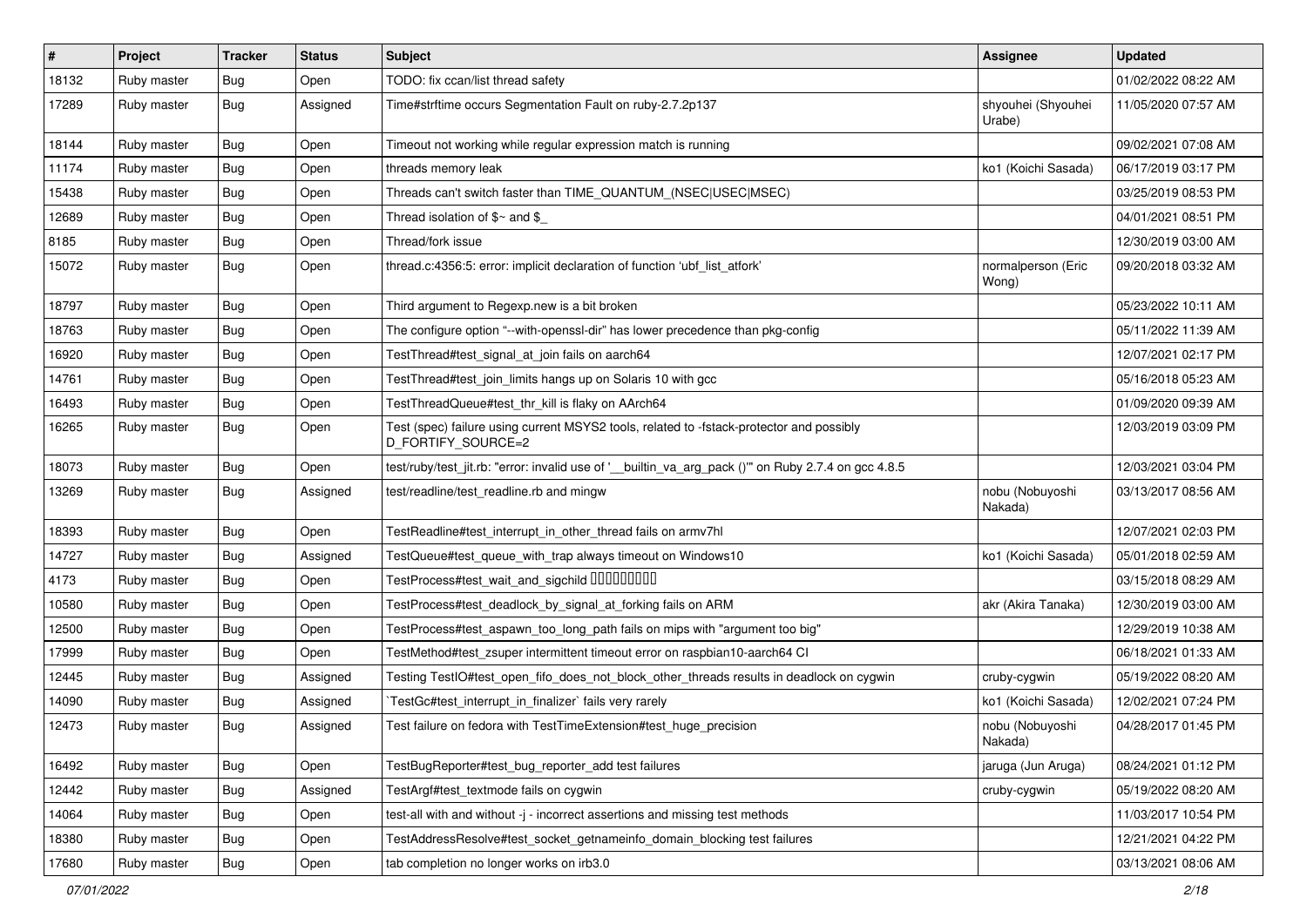| $\vert$ # | Project     | <b>Tracker</b> | <b>Status</b> | Subject                                                                                                                                               | <b>Assignee</b>               | <b>Updated</b>      |
|-----------|-------------|----------------|---------------|-------------------------------------------------------------------------------------------------------------------------------------------------------|-------------------------------|---------------------|
| 14681     | Ruby master | <b>Bug</b>     | Open          | syswrite': stream closed in another thread (IOError)                                                                                                  |                               | 04/22/2018 12:12 AM |
| 4040      | Ruby master | <b>Bug</b>     | Assigned      | SystemStackError with Hash[*a] for Large _a_                                                                                                          | ko1 (Koichi Sasada)           | 12/25/2017 06:14 PM |
| 7742      | Ruby master | <b>Bug</b>     | Open          | System encoding (Windows-1258) is not recognized by Ruby to convert back to UTF-8                                                                     | duerst (Martin Dürst)         | 12/25/2017 06:15 PM |
| 18080     | Ruby master | <b>Bug</b>     | Open          | Syntax error on one-line pattern matching                                                                                                             |                               | 08/18/2021 12:38 AM |
| 18826     | Ruby master | Bug            | Open          | Symbol#to_proc inconsistent, sometimes calls private methods                                                                                          |                               | 06/16/2022 07:27 AM |
| 18886     | Ruby master | <b>Bug</b>     | Open          | Struct aref and aset don't trigger any tracepoints.                                                                                                   | ko1 (Koichi Sasada)           | 06/29/2022 06:05 AM |
| 16927     | Ruby master | <b>Bug</b>     | Open          | String#tr won't return the expected result for some sign with diacritics                                                                              |                               | 06/01/2020 05:24 AM |
| 16497     | Ruby master | <b>Bug</b>     | Assigned      | StringIO#internal_encoding is broken (more severely in 2.7)                                                                                           | nobu (Nobuyoshi<br>Nakada)    | 10/26/2021 04:31 PM |
| 11526     | Ruby master | <b>Bug</b>     | Assigned      | Streaming HTTP requests are not idempotent and should not be retried                                                                                  | naruse (Yui NARUSE)           | 07/01/2019 09:16 PM |
| 14679     | Ruby master | <b>Bug</b>     | Assigned      | StdLib gems should properly specify their dependencies                                                                                                | hsbt (Hiroshi<br>SHIBATA)     | 04/11/2018 01:14 PM |
| 16158     | Ruby master | Bug            | Open          | 'st" Character Sequence In Regex Look-Behind Causes Illegal Pattern Error When Combined With POSIX<br>Bracket Expressions And Case Insensitivity Flag |                               | 09/17/2019 09:37 AM |
| 17926     | Ruby master | <b>Bug</b>     | Open          | spec/ruby/core/file/atime_spec.rb: a random failing test on Travis ppc64le                                                                            |                               | 06/02/2021 04:35 PM |
| 18759     | Ruby master | <b>Bug</b>     | Open          | snapshot-ruby_2_7: test failure on macos-12                                                                                                           |                               | 04/28/2022 12:18 AM |
| 17995     | Ruby master | Bug            | Open          | Slow down when mjit and Ractor are being used at same time                                                                                            | k0kubun (Takashi<br>Kokubun)  | 06/11/2022 04:02 AM |
| 14474     | Ruby master | <b>Bug</b>     | Open          | skip "TestException#test thread signal location" as known bug                                                                                         |                               | 12/10/2018 07:09 AM |
| 11064     | Ruby master | <b>Bug</b>     | Open          | #singleton_methods for objects with special singleton_class returns an empty array                                                                    |                               | 01/31/2022 05:02 AM |
| 11230     | Ruby master | <b>Bug</b>     | Open          | Should rb_struct_s_members() be public API?                                                                                                           |                               | 04/17/2021 05:06 PM |
| 18186     | Ruby master | Bug            | Open          | SEGV with system command - MinGW?                                                                                                                     |                               | 09/22/2021 03:20 PM |
| 14049     | Ruby master | <b>Bug</b>     | Open          | SEGV svn 60401 require relative                                                                                                                       |                               | 10/26/2017 05:25 PM |
| 18818     | Ruby master | <b>Bug</b>     | Open          | SEGV (Fiber scheduler?)                                                                                                                               | ioquatix (Samuel<br>Williams) | 06/06/2022 06:31 PM |
| 17196     | Ruby master | <b>Bug</b>     | Assigned      | Segmentation Fault with Socket#close in Ractors                                                                                                       | ko1 (Koichi Sasada)           | 03/20/2022 01:52 PM |
| 18142     | Ruby master | <b>Bug</b>     | Assigned      | Segmentation fault with Ruby 3.0.2                                                                                                                    | k0kubun (Takashi<br>Kokubun)  | 09/02/2021 07:43 AM |
| 16288     | Ruby master | <b>Bug</b>     | Open          | Segmentation fault with finalizers, threads                                                                                                           |                               | 12/19/2019 07:46 PM |
| 12444     | Ruby master | Bug            | Assigned      | Segmentation fault when running TestException#test_machine_stackoverflow on cygwin                                                                    | cruby-cygwin                  | 05/19/2022 08:20 AM |
| 5334      | Ruby master | Bug            | Assigned      | Segmentation fault in InternetExplorer IServiceProvider interface                                                                                     | suke (Masaki Suketa)          | 12/30/2019 03:00 AM |
| 18034     | Ruby master | <b>Bug</b>     | Assigned      | Segmentation fault fiddle with `--enable-bundled-libffi` and macOS                                                                                    | kou (Kouhei Sutou)            | 11/30/2021 07:39 AM |
| 18412     | Ruby master | <b>Bug</b>     | Open          | Segfault in test_ractor.rb                                                                                                                            |                               | 12/17/2021 04:23 AM |
| 18413     | Ruby master | <b>Bug</b>     | Open          | Segfault in 'ripper/lexer.rb'                                                                                                                         |                               | 12/17/2021 04:49 PM |
| 17799     | Ruby master | <b>Bug</b>     | Open          | Seg fault in rb_class_clear_method_cache                                                                                                              |                               | 12/09/2021 05:39 AM |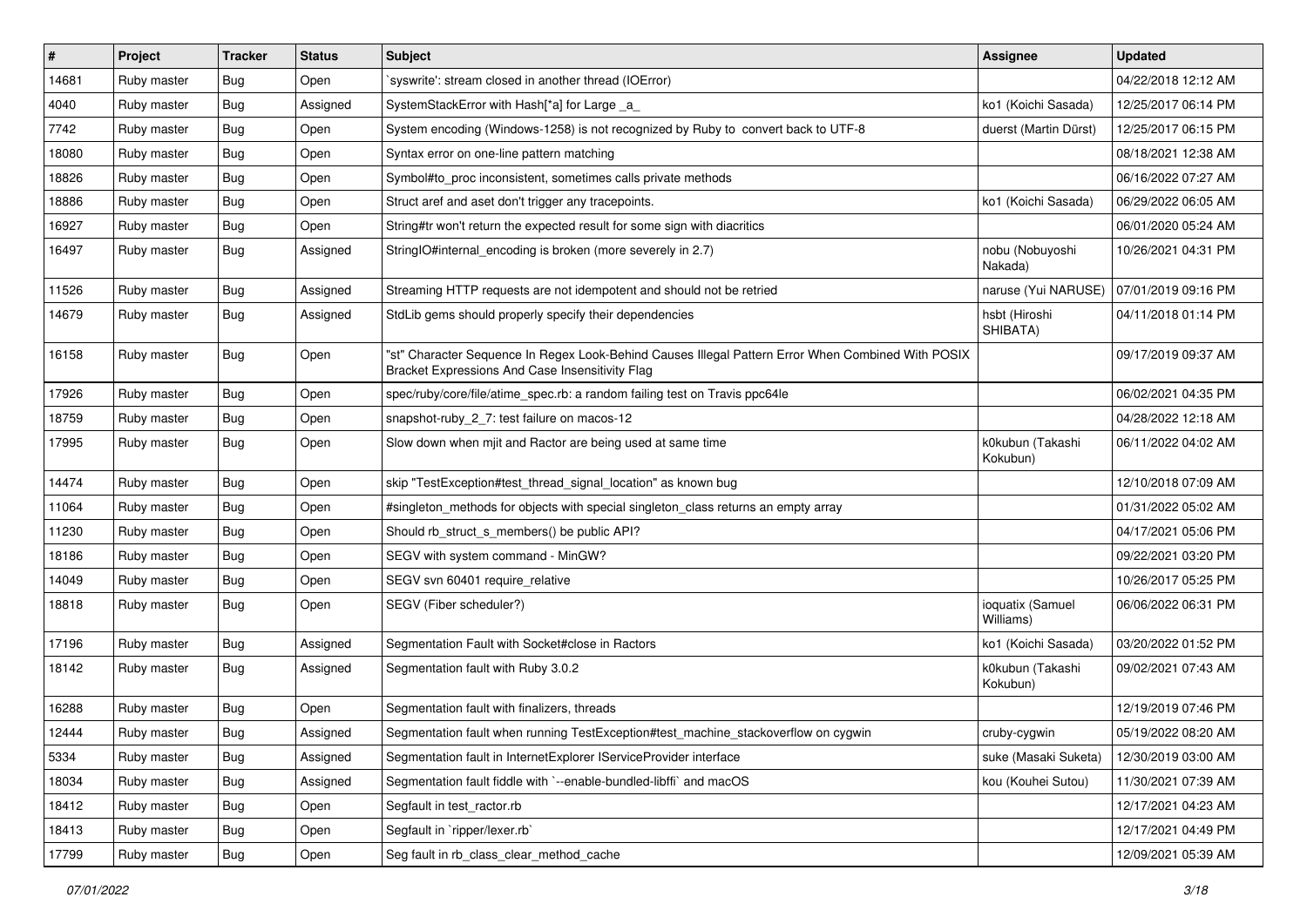| $\sharp$ | Project     | <b>Tracker</b> | <b>Status</b> | Subject                                                                                                                                                            | Assignee                            | <b>Updated</b>      |
|----------|-------------|----------------|---------------|--------------------------------------------------------------------------------------------------------------------------------------------------------------------|-------------------------------------|---------------------|
| 13571    | Ruby master | Bug            | Open          | Script arguments, encoding, windows / MinGW                                                                                                                        |                                     | 11/12/2017 10:53 PM |
| 18002    | Ruby master | Bug            | Open          | s390x: Tests failing without LC_ALL env                                                                                                                            | jaruga (Jun Aruga)                  | 07/12/2021 04:30 PM |
| 5317     | Ruby master | Bug            | Assigned      |                                                                                                                                                                    | nobu (Nobuyoshi<br>Nakada)          | 01/05/2018 09:00 PM |
| 18842    | Ruby master | <b>Bug</b>     | Open          | Ruby's Resolv library does not handle correctly the `NODATA` case                                                                                                  |                                     | 06/19/2022 05:39 PM |
| 16810    | Ruby master | Bug            | Open          | ruby segfaults on s390x with musl libc                                                                                                                             |                                     | 03/05/2021 01:38 AM |
| 16905    | Ruby master | <b>Bug</b>     | Open          | Ruby required to build Ruby on Haiku?                                                                                                                              |                                     | 05/24/2020 08:08 AM |
| 18464    | Ruby master | Bug            | Assigned      | RUBY_INTERNAL_EVENT_NEWOBJ tracepoint causes an interpreter crash when combined with Ractors                                                                       | ko1 (Koichi Sasada)                 | 06/08/2022 08:25 AM |
| 11269    | Ruby master | Bug            | Assigned      | ruby_init_setproctitle() should be called before require_libraries()                                                                                               | kosaki (Motohiro<br>KOSAKI)         | 06/17/2015 03:01 AM |
| 18733    | Ruby master | <b>Bug</b>     | Open          | Ruby GC problems cause performance issue with Ractor                                                                                                               |                                     | 04/15/2022 09:13 AM |
| 18758    | Ruby master | <b>Bug</b>     | Open          | Ruby fails to build on M1 Mac when x86 Homebrew is installed                                                                                                       |                                     | 04/28/2022 03:19 PM |
| 17142    | Ruby master | <b>Bug</b>     | Open          | Ruby fails to build in AIX                                                                                                                                         |                                     | 03/20/2021 07:08 AM |
| 14422    | Ruby master | Bug            | Open          | Ruby configuration options should not be reused for gem builds                                                                                                     |                                     | 03/05/2018 03:32 PM |
| 10436    | Ruby master | <b>Bug</b>     | Open          | ruby -c and ripper inconsistency: m(&nil) {}                                                                                                                       |                                     | 08/27/2019 12:08 AM |
| 18337    | Ruby master | Bug            | Assigned      | Ruby allows zero-width characters in identifiers                                                                                                                   | duerst (Martin Dürst)               | 11/24/2021 09:13 AM |
| 18281    | Ruby master | <b>Bug</b>     | Open          | Ruby 3.1.0: gem uninstall -alx fails to uninstall debug                                                                                                            |                                     | 06/16/2022 01:08 AM |
| 17478    | Ruby master | <b>Bug</b>     | Assigned      | Ruby3.0 is slower than Ruby2.7.2 when parsing a large CSV file                                                                                                     | kou (Kouhei Sutou)                  | 11/24/2021 05:12 AM |
| 17373    | Ruby master | <b>Bug</b>     | Open          | Ruby 3.0 is slower at Discourse bench than Ruby 2.7                                                                                                                |                                     | 01/04/2021 06:47 AM |
| 18457    | Ruby master | <b>Bug</b>     | Open          | ruby 2.7.5 fiddle/types.rb use uint32_t but fiddle/cparser.rb lacks uint32_t                                                                                       |                                     | 01/03/2022 01:00 PM |
| 14418    | Ruby master | <b>Bug</b>     | Open          | ruby 2.5 slow regexp execution                                                                                                                                     |                                     | 12/29/2019 10:34 AM |
| 14387    | Ruby master | Bug            | Open          | Ruby 2.5 <sup>D</sup> Alpine Linux 000000000000 SystemStackError 00000                                                                                             |                                     | 04/21/2020 03:13 PM |
| 9507     | Ruby master | <b>Bug</b>     | Open          | Ruby 2.1.0 is broken on ARMv5: tried to create Proc object without a block                                                                                         | charliesome (Charlie<br>Somerville) | 01/05/2018 09:00 PM |
| 17037    | Ruby master | <b>Bug</b>     | Open          | rounding of Rational#to_f                                                                                                                                          |                                     | 08/26/2020 03:54 AM |
| 13864    | Ruby master | <b>Bug</b>     | Assigned      | Rinda multicast test failures due to missing default route                                                                                                         | seki (Masatoshi Seki)               | 08/17/2021 07:16 AM |
| 13513    | Ruby master | Bug            | Assigned      | Resolv::DNS::Message.decode hangs after detecting truncation in UDP messages                                                                                       | akr (Akira Tanaka)                  | 03/08/2021 11:35 PM |
| 18355    | Ruby master | <b>Bug</b>     | Assigned      | require("pathname") within rack application chnages behaviors of Pathname methods, such as absolute?()<br>when there are two versions of 'pathname' gem installed. | hsbt (Hiroshi<br>SHIBATA)           | 11/30/2021 08:01 AM |
| 15993    | Ruby master | Bug            | Open          | 'require' doesn't work if there are Cyrillic chars in the path to Ruby dir                                                                                         |                                     | 07/09/2021 04:08 PM |
| 18608    | Ruby master | <b>Bug</b>     | Open          | 'require': cannot load such file -- ripper (LoadError) after 'make distclean'                                                                                      |                                     | 05/27/2022 04:10 AM |
| 18751    | Ruby master | <b>Bug</b>     | Open          | Regression on master for Method#== when comparing public with private method                                                                                       |                                     | 05/18/2022 01:27 AM |
| 16776    | Ruby master | <b>Bug</b>     | Assigned      | Regression in coverage library                                                                                                                                     | ko1 (Koichi Sasada)                 | 11/24/2021 07:26 AM |
| 13671    | Ruby master | Bug            | Assigned      | Regexp with lookbehind and case-insensitivity raises RegexpError only on strings with certain characters                                                           | duerst (Martin Dürst)               | 11/30/2021 04:42 AM |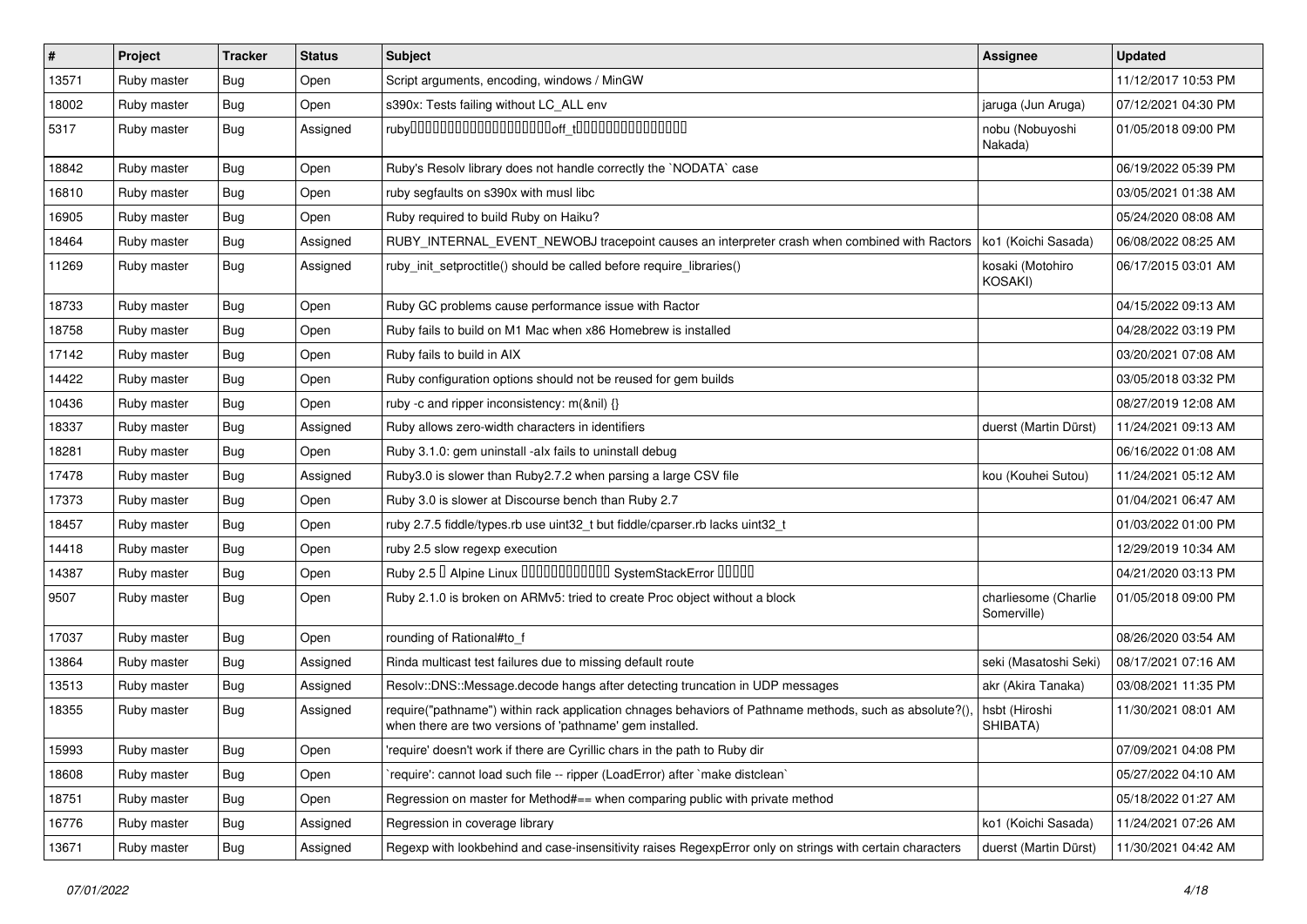| $\vert$ # | Project     | <b>Tracker</b> | <b>Status</b> | Subject                                                                                                               | Assignee                     | <b>Updated</b>      |
|-----------|-------------|----------------|---------------|-----------------------------------------------------------------------------------------------------------------------|------------------------------|---------------------|
| 8444      | Ruby master | <b>Bug</b>     | Open          | Regexp vars $\frac{6}{5}$ and friends are not thread local                                                            | ko1 (Koichi Sasada)          | 07/30/2019 07:38 AM |
| 18009     | Ruby master | Bug            | Open          | Regexps \w and \W with /i option and /u option produce inconsistent results under nested negation and<br>intersection |                              | 06/28/2021 09:09 AM |
| 18686     | Ruby master | Bug            | Open          | Regexp supporting unexpected age properties in Ruby < 3.2                                                             |                              | 04/08/2022 06:52 PM |
| 16145     | Ruby master | Bug            | Open          | regexp match error if mixing /i, character classes, and utf8                                                          |                              | 09/06/2019 05:52 AM |
| 14364     | Ruby master | Bug            | Open          | Regexp last match variable in procs                                                                                   |                              | 09/14/2018 05:28 AM |
| 14838     | Ruby master | <b>Bug</b>     | Open          | RegexpError with double "s" in look-behind assertion in case-insensitive unicode regexp                               |                              | 06/09/2018 04:04 PM |
| 11704     | Ruby master | <b>Bug</b>     | Assigned      | Refinements only get "used" once in loop                                                                              | matz (Yukihiro<br>Matsumoto) | 04/14/2016 02:45 AM |
| 14083     | Ruby master | Bug            | Open          | Refinement in block calling incorrect method                                                                          |                              | 11/05/2017 07:36 PM |
| 18799     | Ruby master | <b>Bug</b>     | Open          | Refinement#import_methods vs attr_reader                                                                              |                              | 05/25/2022 06:50 AM |
| 15428     | Ruby master | <b>Bug</b>     | Open          | Refactor Proc#>> and #<<                                                                                              |                              | 08/20/2021 06:31 PM |
| 7859      | Ruby master | <b>Bug</b>     | Assigned      | Readline: Incorrect arrow key behavior in vi_editing_mode insert mode with Readline 6.2                               | kouji (Kouji Takao)          | 12/25/2017 06:15 PM |
| 18456     | Ruby master | <b>Bug</b>     | Open          | rdoc non-determinism: module includes can be added once or twice to generated .ri                                     |                              | 01/01/2022 11:16 PM |
| 18472     | Ruby master | Bug            | Open          | rb_w32_map_errno is not found on Ruby-3.1.0                                                                           |                              | 01/13/2022 09:59 AM |
| 18492     | Ruby master | <b>Bug</b>     | Open          | 'rb rescue2' inside 'rb protect' segfaults on Windows                                                                 |                              | 01/14/2022 03:17 PM |
| 18257     | Ruby master | Bug            | Open          | rb_mRubyVMFrozenCore is broken by GC run                                                                              |                              | 02/10/2022 12:36 PM |
| 18473     | Ruby master | <b>Bug</b>     | Open          | Raw data in Socket::Option#inspect on Amazon Linux 2                                                                  |                              | 01/11/2022 02:13 PM |
| 18580     | Ruby master | Bug            | Open          | Range#include? inconsistency for beginless String ranges                                                              |                              | 03/09/2022 10:22 PM |
| 17826     | Ruby master | <b>Bug</b>     | Assigned      | Ractor#take hangs if used in multiple Threads                                                                         | ko1 (Koichi Sasada)          | 12/15/2021 01:30 PM |
| 18760     | Ruby master | <b>Bug</b>     | Open          | Ractors vs "skynet" microbenchmark                                                                                    |                              | 05/02/2022 11:36 PM |
| 18258     | Ruby master | <b>Bug</b>     | Open          | Ractor shareable? can be slow and mutates internal object flags.                                                      | ko1 (Koichi Sasada)          | 10/21/2021 08:58 AM |
| 18816     | Ruby master | <b>Bug</b>     | Open          | Ractor segfaulting MacOS 12.4 (aarch64 / M1 processor)                                                                |                              | 06/13/2022 01:46 PM |
| 17678     | Ruby master | <b>Bug</b>     | Assigned      | Ractors do not restart after fork                                                                                     | ko1 (Koichi Sasada)          | 03/09/2021 12:42 AM |
| 17624     | Ruby master | Bug            | Open          | Ractor.receive is not thread-safe                                                                                     | ko1 (Koichi Sasada)          | 09/14/2021 01:40 AM |
| 17998     | Ruby master | <b>Bug</b>     | Assigned      | ractor: process hanging (with ractors initialized, but not being used)                                                | ko1 (Koichi Sasada)          | 12/02/2021 08:17 PM |
| 17506     | Ruby master | <b>Bug</b>     | Open          | Ractor isolation broken by ThreadGroup                                                                                |                              | 01/03/2021 08:05 PM |
| 17543     | Ruby master | <b>Bug</b>     | Open          | Ractor isolation broken by `self` in shareable proc                                                                   | ko1 (Koichi Sasada)          | 01/29/2021 03:06 PM |
| 18129     | Ruby master | Bug            | Open          | Ractor-incompatible global variables can be accessed through alias                                                    |                              | 08/23/2021 10:08 PM |
| 17679     | Ruby master | <b>Bug</b>     | Assigned      | Ractor incoming channel can consume unlimited resources                                                               | ko1 (Koichi Sasada)          | 06/30/2022 10:49 AM |
| 18119     | Ruby master | Bug            | Open          | Ractor crashes when instantiating classes                                                                             | ko1 (Koichi Sasada)          | 09/14/2021 01:42 AM |
| 18024     | Ruby master | Bug            | Assigned      | Ractor crashes when connections are closed in multiple Ractors                                                        | ko1 (Koichi Sasada)          | 12/14/2021 04:41 PM |
| 17677     | Ruby master | <b>Bug</b>     | Assigned      | Ractor crashes fork when blocking                                                                                     | ko1 (Koichi Sasada)          | 03/09/2021 12:42 AM |
| 17359     | Ruby master | <b>Bug</b>     | Open          | Ractor copy mode is not Ractor-safe                                                                                   | ko1 (Koichi Sasada)          | 12/02/2020 05:42 PM |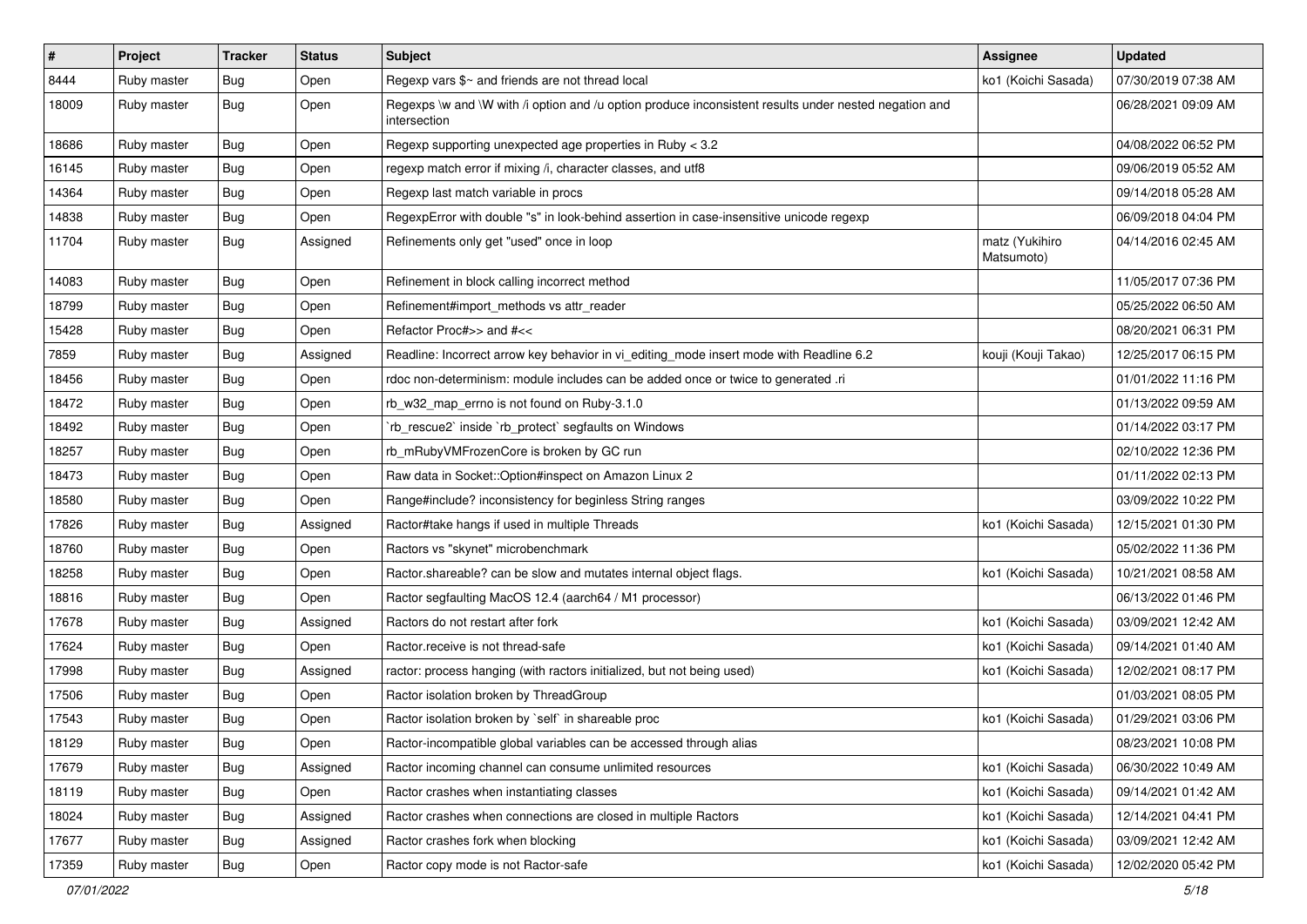| $\vert$ # | Project     | <b>Tracker</b> | <b>Status</b> | <b>Subject</b>                                                                                        | <b>Assignee</b>               | <b>Updated</b>      |
|-----------|-------------|----------------|---------------|-------------------------------------------------------------------------------------------------------|-------------------------------|---------------------|
| 17180     | Ruby master | <b>Bug</b>     | Open          | Ractor and constant referencing                                                                       |                               | 09/20/2020 05:43 PM |
| 18782     | Ruby master | Bug            | Open          | Race conditions in autoload when loading the same feature with multiple threads.                      |                               | 05/18/2022 09:22 PM |
| 10128     | Ruby master | <b>Bug</b>     | Open          | Quoting problem for arguments of Kernel.system, Kernel.exec on Windows                                | cruby-windows                 | 12/30/2019 03:00 AM |
| 17146     | Ruby master | <b>Bug</b>     | Open          | Queue operations are allowed after it is frozen                                                       |                               | 10/20/2021 08:32 PM |
| 17774     | Ruby master | <b>Bug</b>     | Open          | Quantified empty group causes regex to fail                                                           |                               | 10/13/2021 04:43 PM |
| 18036     | Ruby master | <b>Bug</b>     | Open          | Pthread fibers become invalid on fork - different from normal fibers.                                 | ioquatix (Samuel<br>Williams) | 08/19/2021 07:05 AM |
| 7968      | Ruby master | <b>Bug</b>     | Assigned      | Poor UDPSocket#send performance in ruby 2.0.0 on windows                                              | cruby-windows                 | 10/23/2017 12:23 AM |
| 18572     | Ruby master | <b>Bug</b>     | Assigned      | Performance regression when invoking refined methods                                                  | ko1 (Koichi Sasada)           | 02/10/2022 12:48 AM |
| 17925     | Ruby master | Bug            | Open          | Pattern matching syntax using semicolon one-line                                                      |                               | 06/04/2021 03:08 PM |
| 15263     | Ruby master | <b>Bug</b>     | Open          | [PATCH] vm_trace.c (postponed_job_register): only hit main thread                                     | ko1 (Koichi Sasada)           | 10/27/2018 11:35 PM |
| 15310     | Ruby master | <b>Bug</b>     | Open          | [PATCH] thread_pthread.c: close race from UBF_TIMER and non-GVL-releasing thread                      |                               | 11/20/2018 12:50 AM |
| 15386     | Ruby master | <b>Bug</b>     | Open          | [PATCH] io.c (rb_io_check_char_readable): do not io_fflush buffered sockets                           |                               | 12/06/2018 11:38 AM |
| 18883     | Ruby master | <b>Bug</b>     | Open          | parse.y: trailing comma cannot coexist with star                                                      |                               | 06/28/2022 07:25 AM |
| 18878     | Ruby master | <b>Bug</b>     | Open          | parse.y: Foo::Bar {} is inconsistently rejected                                                       |                               | 06/28/2022 03:38 AM |
| 18731     | Ruby master | <b>Bug</b>     | Open          | Parallel test-all sometimes does not run at all some tests                                            |                               | 04/23/2022 12:58 PM |
| 18783     | Ruby master | <b>Bug</b>     | Open          | OptionParser should recognize "-" as an optional argument                                             |                               | 05/19/2022 12:15 AM |
| 12582     | Ruby master | <b>Bug</b>     | Assigned      | OpenSSL Authenticated Encryption should check for tag length                                          | rhenium (Kazuki<br>Yamaguchi) | 04/28/2017 01:45 PM |
| 18651     | Ruby master | <b>Bug</b>     | Open          | oob access in CP51932 -> CP50220 transcoder                                                           | akr (Akira Tanaka)            | 03/23/2022 01:17 PM |
| 11582     | Ruby master | <b>Bug</b>     | Open          | On Solaris, Rational#** returns -Infinity for Rational(0) when passed a negative Float                |                               | 10/13/2015 03:12 AM |
| 12506     | Ruby master | Bug            | Assigned      | On cygwin, Feature #5994 does not work                                                                | cruby-cygwin                  | 05/19/2022 08:20 AM |
| 18837     | Ruby master | Bug            | Open          | Not possible to evaluate expression with numbered parameters in it                                    |                               | 06/17/2022 12:48 PM |
| 18666     | Ruby master | <b>Bug</b>     | Open          | No rule to make target 'yaml/yaml.h', needed by 'api.o'                                               | hsbt (Hiroshi<br>SHIBATA)     | 03/29/2022 11:17 AM |
| 18518     | Ruby master | Bug            | Open          | NoMemoryError + [FATAL] failed to allocate memory for twice 1 << large                                |                               | 01/28/2022 01:40 PM |
| 12436     | Ruby master | Bug            | Assigned      | newline argument of File.open seems not respected on Windows                                          | nobu (Nobuyoshi<br>Nakada)    | 10/25/2021 09:07 AM |
| 18661     | Ruby master | <b>Bug</b>     | Open          | Net::HTTP behavior changed between 2.6 and 3.1 on windows.                                            |                               | 03/25/2022 01:57 PM |
| 18658     | Ruby master | Bug            | Open          | Need openssl 3 support for Ubuntu 22.04 (Ruby 2.7.x and 3.0.x)                                        | rhenium (Kazuki<br>Yamaguchi) | 05/30/2022 08:06 PM |
| 11438     | Ruby master | <b>Bug</b>     | Open          | native_thread_init_stack() get machine.stack_start unequal to thread's stack start address, x86 win32 | cruby-windows                 | 08/13/2015 07:31 AM |
| 17667     | Ruby master | <b>Bug</b>     | Open          | Module#name needs synchronization                                                                     | ko1 (Koichi Sasada)           | 03/02/2021 07:31 AM |
| 17354     | Ruby master | <b>Bug</b>     | Open          | Module#const source location is misleading for constants awaiting autoload                            |                               | 03/26/2021 05:56 PM |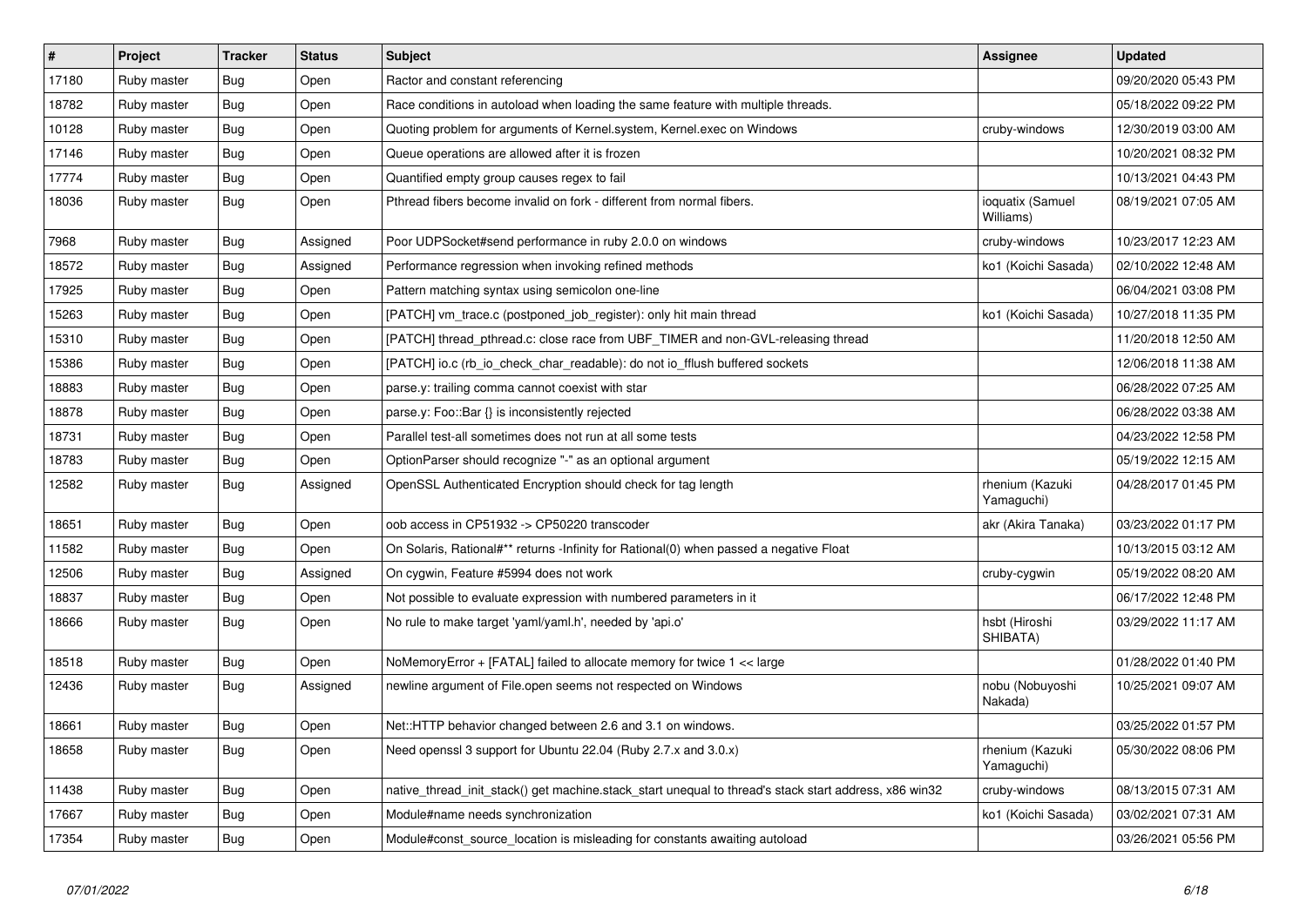| $\sharp$ | Project     | <b>Tracker</b> | <b>Status</b> | <b>Subject</b>                                                                                                    | Assignee                      | <b>Updated</b>      |
|----------|-------------|----------------|---------------|-------------------------------------------------------------------------------------------------------------------|-------------------------------|---------------------|
| 17578    | Ruby master | <b>Bug</b>     | Assigned      | mkmf experimental C++ Support                                                                                     | nobu (Nobuyoshi<br>Nakada)    | 01/27/2021 03:51 AM |
| 9760     | Ruby master | Bug            | Open          | mkmf does not allow for linking against custom libraries when a system library is present                         |                               | 05/24/2016 08:11 AM |
| 15599    | Ruby master | <b>Bug</b>     | Open          | Mixing autoload and require causes deadlock and incomplete definition.                                            |                               | 02/12/2019 01:40 PM |
| 8299     | Ruby master | Bug            | Assigned      | Minor error in float parsing                                                                                      | nobu (Nobuyoshi<br>Nakada)    | 12/30/2019 03:00 AM |
| 14480    | Ruby master | <b>Bug</b>     | Open          | miniruby crashing when compiled with -O2 or -O1 on aarch64                                                        |                               | 02/23/2021 10:35 AM |
| 13542    | Ruby master | <b>Bug</b>     | Open          | MinGW trunk Builds - Summary of Issues                                                                            |                               | 05/19/2017 07:04 PM |
| 13485    | Ruby master | <b>Bug</b>     | Open          | MinGW TestEnumerable#test callcc SEGV info                                                                        |                               | 04/19/2017 04:17 PM |
| 13500    | Ruby master | <b>Bug</b>     | Open          | MinGW TestArity#test_proc_err_mess stops testing                                                                  |                               | 04/26/2017 03:27 PM |
| 13298    | Ruby master | <b>Bug</b>     | Assigned      | mingw SEGV TestEnumerable#test callcc                                                                             | nobu (Nobuyoshi<br>Nakada)    | 06/04/2021 03:41 AM |
| 14957    | Ruby master | <b>Bug</b>     | Open          | MinGW, gcc 8.2.0, bootstraptest test_thread.rb - failure ?                                                        |                               | 08/03/2018 02:46 PM |
| 14906    | Ruby master | <b>Bug</b>     | Open          | MinGW failure - TestlO#test_copy_stream_no_busy_wait                                                              |                               | 07/12/2018 03:52 AM |
| 7892     | Ruby master | <b>Bug</b>     | Open          | MIME encoding bug of NKF.nkf                                                                                      | naruse (Yui NARUSE)           | 12/25/2017 06:15 PM |
| 17513    | Ruby master | Bug            | Open          | Methods of shareable objects and UnboundMethods should be shareable                                               | ko1 (Koichi Sasada)           | 01/06/2021 08:53 PM |
| 18553    | Ruby master | <b>Bug</b>     | Open          | Memory leak on compiling method call with kwargs                                                                  | ko1 (Koichi Sasada)           | 03/23/2022 09:34 PM |
| 18789    | Ruby master | <b>Bug</b>     | Open          | make test-bundled-gems failed after make install                                                                  |                               | 05/18/2022 01:01 AM |
| 18623    | Ruby master | Bug            | Open          | make runnable' does not work                                                                                      | nobu (Nobuyoshi<br>Nakada)    | 03/16/2022 01:28 AM |
| 17792    | Ruby master | Bug            | Open          | make notes and make test fail with Ruby3.0.1p64 RaspberryPl 4B Ubuntu 20.10 ARM64                                 |                               | 05/23/2021 08:23 PM |
| 18810    | Ruby master | <b>Bug</b>     | Open          | Make `Kernel#p` interruptable.                                                                                    | ioquatix (Samuel<br>Williams) | 05/30/2022 12:44 AM |
| 9366     | Ruby master | Bug            | Assigned      | "make -j32 check TESTS=-j32" occasionally fails on rubygems/specification                                         | hsbt (Hiroshi<br>SHIBATA)     | 07/26/2018 02:13 AM |
| 18727    | Ruby master | <b>Bug</b>     | Assigned      | Make failed on x86_64-cygwin (LoadError)                                                                          | peterzhu2118 (Peter<br>Zhu)   | 04/16/2022 05:15 AM |
| 14826    | Ruby master | <b>Bug</b>     | Open          | make: *** [.ext/include/sparc-solaris2.10/rb_mjit_min_header-2.6.0.h] Error 1 on Solaris 10 with very old<br>gcc3 |                               | 06/05/2018 02:02 PM |
| 14543    | Ruby master | Bug            | Assigned      | make commit` show error of `common-srcs`                                                                          | nobu (Nobuyoshi<br>Nakada)    | 06/02/2018 04:17 AM |
| 18506    | Ruby master | <b>Bug</b>     | Open          | make and make install rebuild items every time unnecessarily - sometimes causing races in parallel installs       |                               | 01/21/2022 01:46 PM |
| 18133    | Ruby master | <b>Bug</b>     | Assigned      | LTO: TestGCCompact#test_ast_compacts segfaults on i686                                                            |                               | 04/23/2022 04:19 PM |
| 9115     | Ruby master | Bug            | Assigned      | Logger traps all exceptions; breaks Timeout                                                                       | sonots (Naotoshi Seo)         | 08/20/2019 12:47 PM |
| 18169    | Ruby master | <b>Bug</b>     | Assigned      | Local copies of gemified libraries are being released out of sync with their gems                                 | hsbt (Hiroshi<br>SHIBATA)     | 02/25/2022 05:40 PM |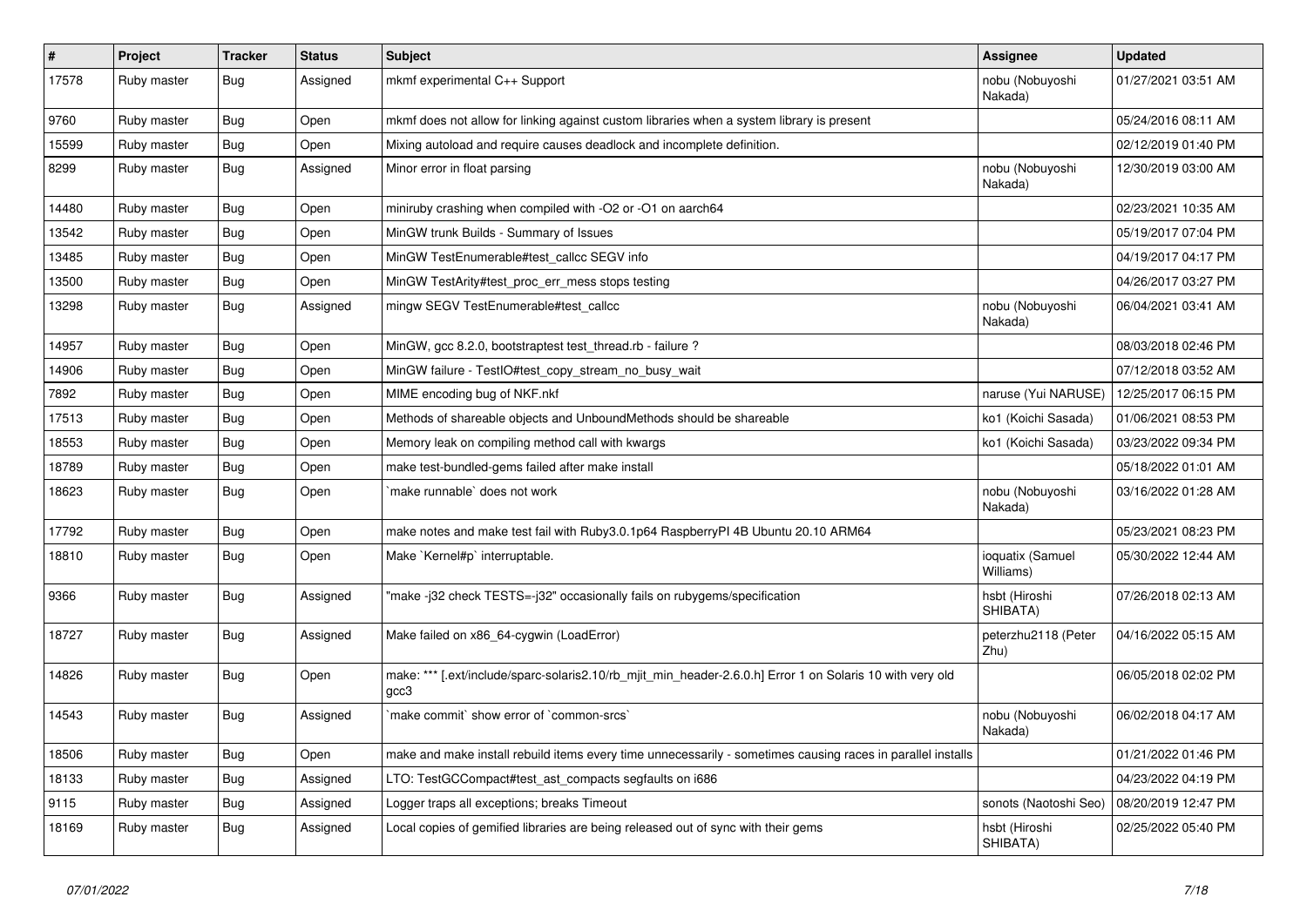| $\sharp$ | Project     | <b>Tracker</b> | <b>Status</b> | Subject                                                                                                            | <b>Assignee</b>              | <b>Updated</b>      |
|----------|-------------|----------------|---------------|--------------------------------------------------------------------------------------------------------------------|------------------------------|---------------------|
| 16819    | Ruby master | Bug            | Assigned      | Line reporting off by one when reporting line of a hash?                                                           | ko1 (Koichi Sasada)          | 06/16/2020 05:57 PM |
| 16820    | Ruby master | <b>Bug</b>     | Open          | LEGAL is out of sync                                                                                               |                              | 08/19/2020 11:08 AM |
| 9435     | Ruby master | <b>Bug</b>     | Open          | Kernel.system problem                                                                                              |                              | 12/30/2019 03:00 AM |
| 16694    | Ruby master | Bug            | Assigned      | JIT vs hardened GCC with PCH                                                                                       | k0kubun (Takashi<br>Kokubun) | 02/02/2021 07:38 AM |
| 17817    | Ruby master | <b>Bug</b>     | Open          | --jit outputs ./tmp/_ruby_mjit_*.h: No such file or directory on with TMP                                          |                              | 04/22/2021 11:57 AM |
| 9955     | Ruby master | <b>Bug</b>     | Assigned      | issue building dll on mingw, library not found                                                                     | nobu (Nobuyoshi<br>Nakada)   | 01/05/2018 09:00 PM |
| 18657    | Ruby master | Bug            | Open          | IRB raises exception when stdout is a pipe                                                                         |                              | 06/08/2022 03:34 PM |
| 18738    | Ruby master | <b>Bug</b>     | Open          | IRB can't recognize heredoc after words                                                                            |                              | 04/18/2022 12:00 AM |
| 11531    | Ruby master | Bug            | Assigned      | IPAddr#== implements wrong logic                                                                                   | knu (Akinori MUSHA)          | 12/29/2019 12:50 PM |
| 18880    | Ruby master | <b>Bug</b>     | Open          | IO#sysread on Windows does not validate arguments                                                                  |                              | 06/26/2022 04:26 PM |
| 15367    | Ruby master | <b>Bug</b>     | Open          | IO.select is not resumed when io-object gets closed                                                                |                              | 12/03/2018 10:22 AM |
| 10009    | Ruby master | Bug            | Open          | IO operation is 10x slower in multi-thread environment                                                             | ko1 (Koichi Sasada)          | 05/21/2015 07:19 AM |
| 8445     | Ruby master | <b>Bug</b>     | Assigned      | IO.open and IO#set_enconding does not support :fallback option                                                     | akr (Akira Tanaka)           | 06/14/2022 06:02 AM |
| 16997    | Ruby master | Bug            | Open          | IO#gets converts some \r\n to \n with universal newline: false                                                     |                              | 08/26/2020 05:20 PM |
| 18767    | Ruby master | <b>Bug</b>     | Open          | IO.foreach hangs up when passes limit=0                                                                            |                              | 06/18/2022 02:56 AM |
| 18255    | Ruby master | <b>Bug</b>     | Open          | ioctl zeroes the last buffer byte                                                                                  |                              | 10/25/2021 08:13 AM |
| 12280    | Ruby master | <b>Bug</b>     | Open          | IO.copy_stream(IO, IO) fails with "pread() not implemented"                                                        |                              | 04/28/2016 05:51 AM |
| 18455    | Ruby master | <b>Bug</b>     | Open          | IO#close` has poor performance and difficult to understand semantics.                                              |                              | 04/04/2022 02:02 AM |
| 18805    | Ruby master | <b>Bug</b>     | Open          | IO::Buffer is inconsistent when returning a string from an empty buffer                                            |                              | 05/25/2022 12:45 PM |
| 18804    | Ruby master | Bug            | Open          | Invalid line number for putnil instruction                                                                         |                              | 05/25/2022 09:22 AM |
| 18601    | Ruby master | <b>Bug</b>     | Open          | Invalid byte sequences in Big5 encodings                                                                           | duerst (Martin Dürst)        | 02/23/2022 07:59 AM |
| 16842    | Ruby master | Bug            | Assigned      | inspect` prints the UTF-8 character U+0085 (NEXT LINE) verbatim even though it is not printable                    | duerst (Martin Dürst)        | 02/26/2021 05:43 AM |
| 9944     | Ruby master | <b>Bug</b>     | Assigned      | in ruby for windows in "system" a redirection to append a file works incorrectly                                   | cruby-windows                | 01/05/2018 09:00 PM |
| 18507    | Ruby master | <b>Bug</b>     | Open          | Incorrect target_os detection in configure script                                                                  |                              | 01/25/2022 08:57 AM |
| 17400    | Ruby master | Bug            | Open          | Incorrect character downcase for Greek Sigma                                                                       | duerst (Martin Dürst)        | 12/17/2020 06:56 AM |
| 18780    | Ruby master | Bug            | Open          | Incorrect binding receiver for C API rb_eval_string()                                                              |                              | 06/15/2022 12:14 AM |
| 17990    | Ruby master | <b>Bug</b>     | Open          | Inconsistent behavior of Regexp quantifiers over characters with complex case foldings                             |                              | 06/15/2021 11:59 AM |
| 18770    | Ruby master | <b>Bug</b>     | Open          | Inconsistent behavior of IO/StringIO's each methods when called with nil as a separator, limit and chomp:<br>true  |                              | 06/06/2022 05:38 PM |
| 18768    | Ruby master | <b>Bug</b>     | Open          | Inconsistent behavior of IO, StringIO and String each_line methods when return paragraph and chomp:<br>true passed |                              | 06/10/2022 03:46 PM |
| 10919    | Ruby master | <b>Bug</b>     | Assigned      | [gem install] installs multipe platforms                                                                           | hsbt (Hiroshi<br>SHIBATA)    | 07/30/2019 07:44 AM |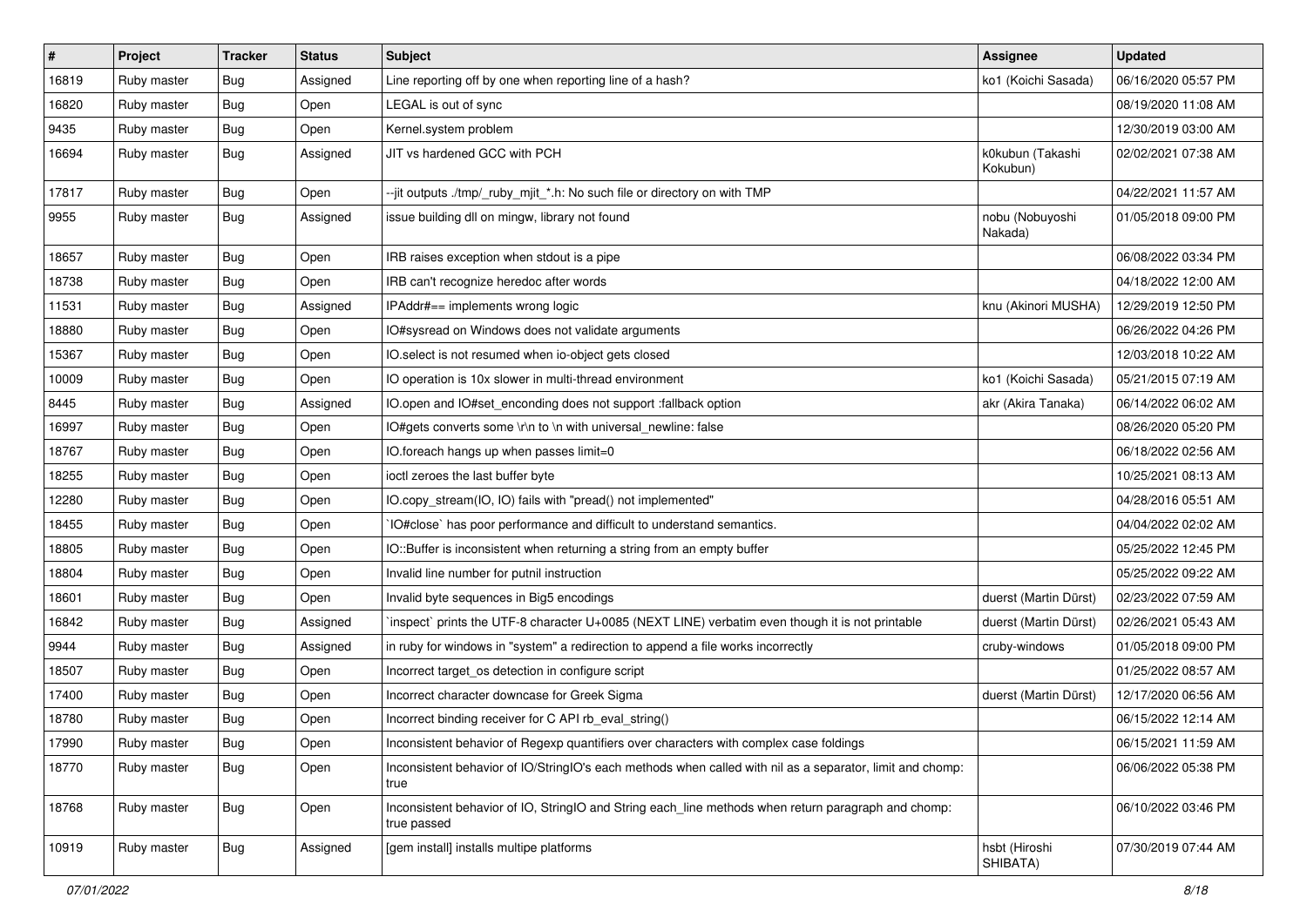| $\vert$ # | Project     | <b>Tracker</b> | <b>Status</b> | Subject                                                                                                             | Assignee                      | <b>Updated</b>      |
|-----------|-------------|----------------|---------------|---------------------------------------------------------------------------------------------------------------------|-------------------------------|---------------------|
| 15097     | Ruby master | <b>Bug</b>     | Open          | Gem install fails on Ruby 2.5.1 with Cygwin (get dns server list undefined)                                         | cruby-cygwin                  | 05/19/2022 08:20 AM |
| 18796     | Ruby master | <b>Bug</b>     | Open          | GC compaction gets stuck on Mac OS when a debugger is attached                                                      |                               | 06/08/2022 08:25 AM |
| 15423     | Ruby master | <b>Bug</b>     | Open          | fork leapfrog leaks memory on FreeBSD 11.2                                                                          |                               | 12/16/2018 02:28 PM |
| 17516     | Ruby master | <b>Bug</b>     | Assigned      | forking in a ractor causes Ruby to crash                                                                            | ko1 (Koichi Sasada)           | 11/30/2021 05:26 AM |
| 14607     | Ruby master | Bug            | Assigned      | Fix use of the rb_profile_frames start parameter                                                                    | ko1 (Koichi Sasada)           | 06/09/2022 06:12 AM |
| 18152     | Ruby master | Bug            | Open          | Fix theoretical bug with signals + qsort                                                                            |                               | 09/08/2021 03:38 PM |
| 13151     | Ruby master | <b>Bug</b>     | Open          | File.writable? doesn't report correctly if a directory is writable on Windows.                                      |                               | 01/23/2017 05:46 PM |
| 18784     | Ruby master | <b>Bug</b>     | Open          | `FileUtils.rm_f` and `FileUtils.rm_rf` should not mask exceptions                                                   |                               | 05/16/2022 09:04 AM |
| 595       | Ruby master | <b>Bug</b>     | Assigned      | Fiber ignores ensure clause                                                                                         | ioquatix (Samuel<br>Williams) | 12/29/2019 10:37 AM |
| 17263     | Ruby master | <b>Bug</b>     | Open          | Fiber context switch degrades with number of fibers, limit on number of fibers                                      |                               | 01/31/2022 02:47 PM |
| 18605     | Ruby master | <b>Bug</b>     | Open          | Fails to run on (newer) 32bit Windows with ucrt                                                                     |                               | 04/01/2022 07:52 AM |
| 17159     | Ruby master | <b>Bug</b>     | Open          | extend `define method` for Ractor                                                                                   |                               | 10/29/2020 04:06 PM |
| 18061     | Ruby master | <b>Bug</b>     | Open          | Execshield test: libruby.so.N.N.N: FAIL: property-note test because no .note.gnu.property section found             |                               | 06/22/2022 07:58 AM |
| 16829     | Ruby master | <b>Bug</b>     | Open          | Exceptions raised from within an enumerated method lose part of their stacktrace                                    |                               | 05/20/2022 07:25 PM |
| 11840     | Ruby master | <b>Bug</b>     | Open          | Error with "make check" on Cygwin                                                                                   | cruby-cygwin                  | 05/19/2022 08:20 AM |
| 18616     | Ruby master | <b>Bug</b>     | Open          | Error with clang(1) on MacOS due to __declspec()                                                                    |                               | 03/09/2022 10:50 AM |
| 14971     | Ruby master | <b>Bug</b>     | Open          | error: implicit declaration of function 'rb vm call0                                                                | nobu (Nobuyoshi<br>Nakada)    | 09/06/2018 03:53 AM |
| 18614     | Ruby master | Bug            | Open          | Error (busy loop) in<br>TestGemCommandsSetupCommand#test_destdir_flag_does_not_try_to_write_to_the_default_gem_home | hsbt (Hiroshi<br>SHIBATA)     | 03/17/2022 01:03 AM |
| 18743     | Ruby master | <b>Bug</b>     | Open          | Enumerator#next / peek re-use each others stacktraces                                                               |                               | 04/19/2022 02:42 PM |
| 18338     | Ruby master | <b>Bug</b>     | Open          | Encoding.default_external = Encoding::UTF_16BE may add a wrongly-encoded string to<br>\$LOADED_FEATURES             |                               | 11/15/2021 07:32 AM |
| 15315     | Ruby master | <b>Bug</b>     | Open          | ec_switch can still lose interrupts                                                                                 | ko1 (Koichi Sasada)           | 11/20/2018 09:32 AM |
| 8782      | Ruby master | <b>Bug</b>     | Assigned      | Don't set rl_getc_function on editline                                                                              | kouji (Kouji Takao)           | 01/05/2018 09:00 PM |
| 17337     | Ruby master | <b>Bug</b>     | Open          | Don't embed Ruby build-time configuration in Ruby                                                                   |                               | 12/21/2020 04:17 PM |
| 18887     | Ruby master | Bug            | Open          | documentation for protected methods                                                                                 |                               | 06/29/2022 08:08 AM |
| 11808     | Ruby master | <b>Bug</b>     | Open          | Different behavior between Enumerable#grep and Array#grep                                                           | ko1 (Koichi Sasada)           | 10/26/2020 04:36 AM |
| 17531     | Ruby master | <b>Bug</b>     | Open          | did you mean' not Ractor friendly                                                                                   | ko1 (Koichi Sasada)           | 01/29/2021 08:48 AM |
| 18567     | Ruby master | <b>Bug</b>     | Open          | Depending on default gems in stdlib gems when not needed considered harmful                                         | hsbt (Hiroshi<br>SHIBATA)     | 04/21/2022 04:45 PM |
| 17722     | Ruby master | <b>Bug</b>     | Open          | define_method with shareable results in "defined in a different Ractor"                                             |                               | 08/24/2021 12:03 PM |
| 18381     | Ruby master | <b>Bug</b>     | Assigned      | Default vs Bundled gems                                                                                             | hsbt (Hiroshi<br>SHIBATA)     | 12/15/2021 11:09 AM |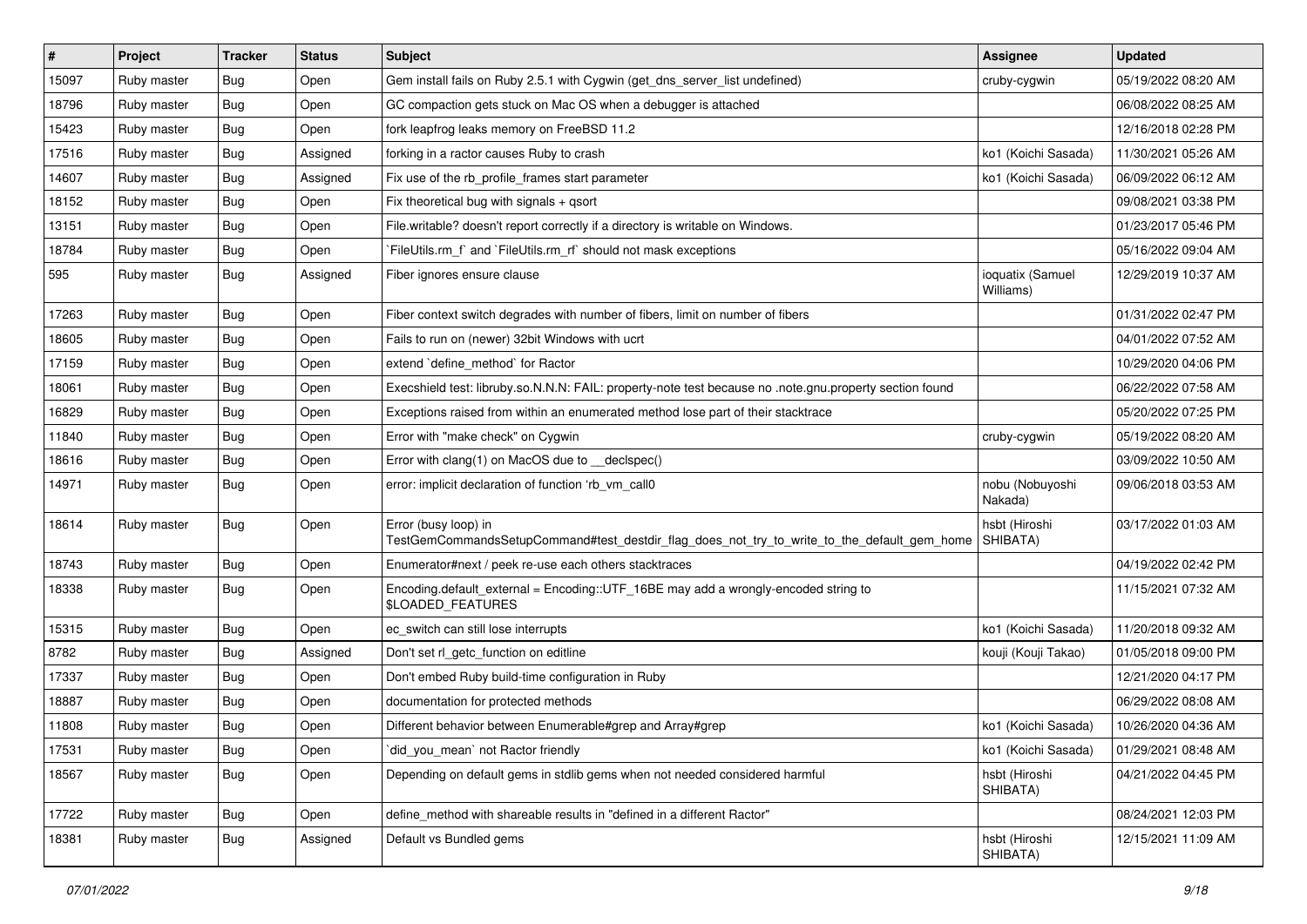| #     | Project     | <b>Tracker</b> | <b>Status</b> | Subject                                                                                                                 | <b>Assignee</b>              | <b>Updated</b>      |
|-------|-------------|----------------|---------------|-------------------------------------------------------------------------------------------------------------------------|------------------------------|---------------------|
| 6360  | Ruby master | <b>Bug</b>     | Assigned      | Debug information build even without requesting it                                                                      | nobu (Nobuyoshi<br>Nakada)   | 01/05/2018 09:00 PM |
| 15598 | Ruby master | Bug            | Open          | Deadlock on mutual reference of autoloaded constants                                                                    |                              | 03/20/2019 10:58 AM |
| 11177 | Ruby master | <b>Bug</b>     | Open          | <b>DATALEOFILILILILILI</b>                                                                                              |                              | 05/25/2015 03:49 AM |
| 13999 | Ruby master | <b>Bug</b>     | Assigned      | Cygwin 000 ripper_state_lex.rb 00000000                                                                                 | cruby-cygwin                 | 05/19/2022 08:20 AM |
| 17996 | Ruby master | <b>Bug</b>     | Open          | Cygwin: thread + pipe behavior since Ruby 2.6                                                                           | cruby-cygwin                 | 05/19/2022 08:20 AM |
| 9409  | Ruby master | <b>Bug</b>     | Open          | Cygwin I "filesystem" I encoding IIIIIIIIIIIII                                                                          | cruby-cygwin                 | 05/19/2022 08:20 AM |
| 11183 | Ruby master | <b>Bug</b>     | Open          |                                                                                                                         |                              | 05/26/2015 08:32 AM |
| 10416 | Ruby master | <b>Bug</b>     | Open          | Create mechanism for updating of Unicode data files downstreams when we want                                            | nobu (Nobuyoshi<br>Nakada)   | 10/08/2021 06:40 AM |
| 18678 | Ruby master | Bug            | Open          | Crash on Mac - vm_call0_cfunc_with_frame                                                                                |                              | 05/26/2022 05:40 PM |
| 18622 | Ruby master | <b>Bug</b>     | Open          | const_get still looks in Object, while lexical constant lookup no longer does                                           |                              | 04/22/2022 11:26 AM |
| 16951 | Ruby master | Bug            | Assigned      | Consistently referer dependencies                                                                                       | hsbt (Hiroshi<br>SHIBATA)    | 06/17/2021 06:15 AM |
| 16836 | Ruby master | <b>Bug</b>     | Assigned      | configure-time LDFLAGS leak into ruby pkg-config file                                                                   | nobu (Nobuyoshi<br>Nakada)   | 08/14/2021 09:10 AM |
| 18429 | Ruby master | <b>Bug</b>     | Open          | Configure ruby-3.0.3 on Solaris 10 Unknown keyword 'URL' in './ruby.tmp.pc'                                             |                              | 01/18/2022 09:15 PM |
| 9010  | Ruby master | Bug            | Assigned      | /configure --prefix= cannot handle directories with spaces                                                              | nobu (Nobuyoshi<br>Nakada)   | 04/26/2021 10:38 PM |
| 5179  | Ruby master | <b>Bug</b>     | Assigned      | Complex#rationalize and to_r with approximate zeros                                                                     | mrkn (Kenta Murata)          | 01/17/2020 03:00 AM |
| 17931 | Ruby master | <b>Bug</b>     | Open          | Compile fails setup option nodynamic                                                                                    |                              | 07/07/2021 08:51 AM |
| 11142 | Ruby master | Bug            | Open          | Command line argument parser on windows handles double quotes inconsistently.                                           | usa (Usaku<br>NAKAMURA)      | 05/12/2015 04:09 PM |
| 18379 | Ruby master | <b>Bug</b>     | Open          | [CI] Windows mingw/ucrt - test-all timeout failures                                                                     |                              | 12/02/2021 02:23 AM |
| 15334 | Ruby master | <b>Bug</b>     | Open          | child_info_fork::abort: address space needed by 'emoji_iso2022_kddi.so' on cygwin                                       | cruby-cygwin                 | 05/19/2022 08:20 AM |
| 17646 | Ruby master | Bug            | Open          | Check for `__builtin_mul_overflow` with `long long` arguments                                                           |                              | 02/19/2021 06:19 PM |
| 18010 | Ruby master | <b>Bug</b>     | Open          | Character class with single character gets case-folded with following string                                            |                              | 06/28/2021 09:30 AM |
| 17989 | Ruby master | <b>Bug</b>     | Open          | Case insensitive Regexps do not handle characters with overlapping case foldings                                        |                              | 06/15/2021 11:43 AM |
| 18012 | Ruby master | <b>Bug</b>     | Open          | Case-insensitive character classes can only match multiple code points when top-level character class is<br>not negated |                              | 06/29/2021 08:35 AM |
| 18790 | Ruby master | Bug            | Assigned      | cannot load such file -- digest (LoadError)                                                                             | hsbt (Hiroshi<br>SHIBATA)    | 06/06/2022 12:41 AM |
| 18808 | Ruby master | Bug            | Assigned      | Cannot compile ruby 3.1.2 on powerpc64le-linux without disabling the jit features                                       | k0kubun (Takashi<br>Kokubun) | 06/20/2022 10:40 AM |
| 18476 | Ruby master | <b>Bug</b>     | Open          | Call to require stuck forever after receiving EAGAIN on writev when running with zeus                                   |                              | 02/28/2022 02:55 PM |
| 18435 | Ruby master | Bug            | Open          | Calling `protected` on ancestor method changes result of `instance_methods(false)`                                      |                              | 06/09/2022 10:23 AM |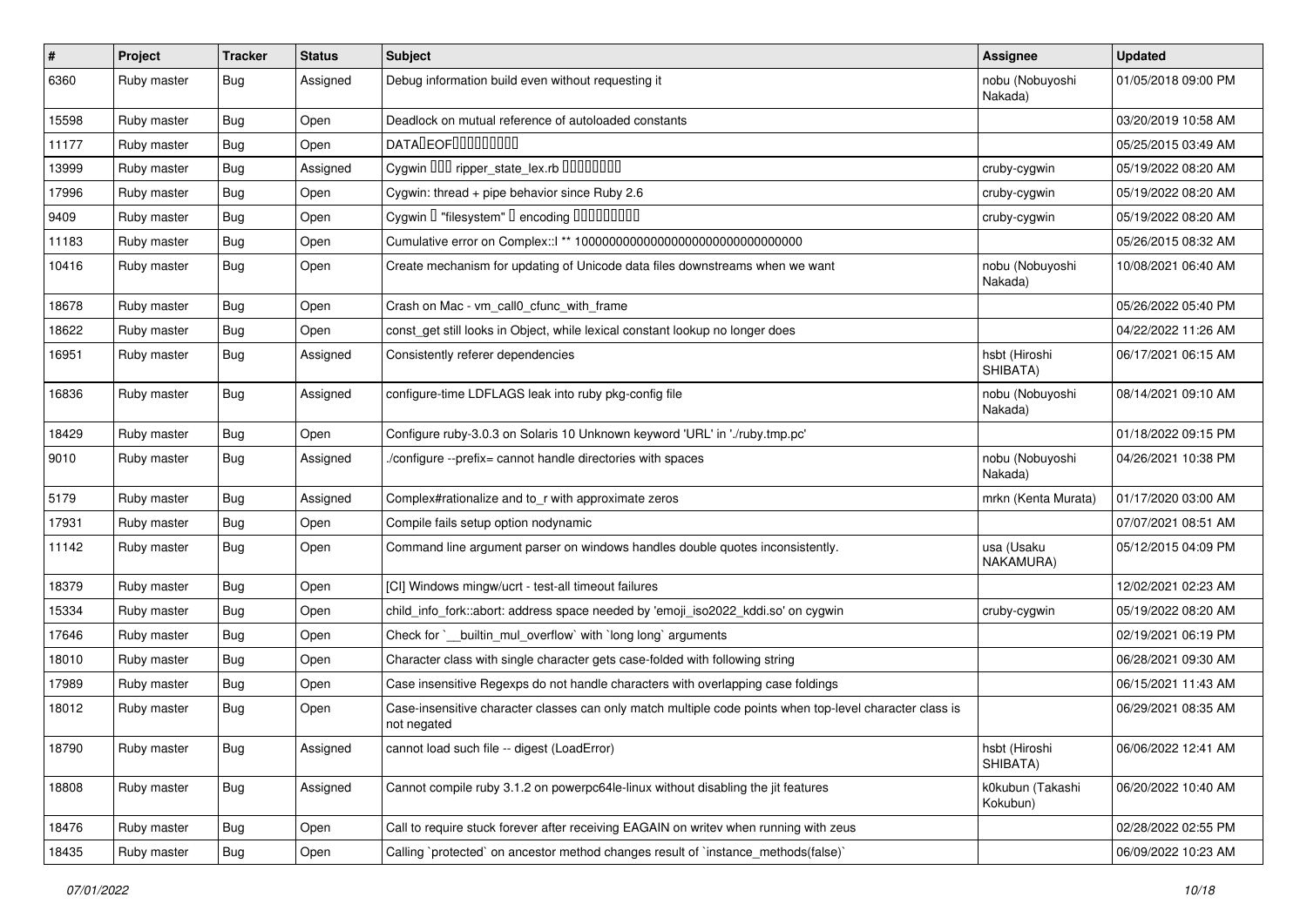| $\#$  | Project     | <b>Tracker</b> | <b>Status</b> | <b>Subject</b>                                                                                                             | <b>Assignee</b>                       | <b>Updated</b>      |
|-------|-------------|----------------|---------------|----------------------------------------------------------------------------------------------------------------------------|---------------------------------------|---------------------|
| 9189  | Ruby master | <b>Bug</b>     | Assigned      | Build failure on Windows in case of nonascii TEMP environment.                                                             |                                       | 01/05/2018 09:00 PM |
| 18674 | Ruby master | Bug            | Open          | Build failure `make up` with WSL2                                                                                          |                                       | 04/01/2022 08:51 AM |
| 12179 | Ruby master | <b>Bug</b>     | Open          | Build failure due to VPATH expansion                                                                                       |                                       | 04/14/2016 01:55 AM |
| 18764 | Ruby master | Bug            | Open          | Build Error when Using msys2-mingw64 and Ruby 3.2                                                                          |                                       | 05/10/2022 06:48 AM |
| 18277 | Ruby master | <b>Bug</b>     | Open          | buffer error (Zlib::BufError) in Zlib::Deflate#deflate when using MJIT                                                     | k0kubun (Takashi<br>Kokubun)          | 01/05/2022 03:04 PM |
| 15499 | Ruby master | <b>Bug</b>     | Assigned      | Breaking behavior on ruby 2.6: rb_thread_call_without_gvl doesn't invoke unblock_function when used on<br>the main thread  | ko1 (Koichi Sasada)                   | 01/05/2021 02:24 AM |
| 17882 | Ruby master | <b>Bug</b>     | Assigned      | bootstraptest/test_ractor.rb:224 segfaults on Cygwin                                                                       | cruby-cygwin                          | 05/19/2022 08:20 AM |
| 17878 | Ruby master | <b>Bug</b>     | Open          | bootstraptest/test_ractor.rb:224 a random failing test with "The outgoing-port is already closed<br>(Ractor::ClosedError)' |                                       | 09/13/2021 01:10 PM |
| 18677 | Ruby master | <b>Bug</b>     | Assigned      | BigDecimal#power (**) returns FloatDomainError when passing an infinite parameter                                          | mrkn (Kenta Murata)                   | 04/20/2022 02:04 AM |
| 17664 | Ruby master | Bug            | Assigned      | Behavior of sockets changed in Ruby 3.0 to non-blocking                                                                    | ioquatix (Samuel<br>Williams)         | 07/12/2021 10:28 AM |
| 16185 | Ruby master | <b>Bug</b>     | Open          | basictest failure on AIX 6.1 for 64bit build                                                                               | kanemoto (Yutaka<br>Kanemoto)         | 10/15/2019 12:05 AM |
| 13164 | Ruby master | <b>Bug</b>     | Open          | A second `SystemStackError` exception results in `Segmentation fault (core dumped)`                                        |                                       | 04/14/2017 01:05 PM |
| 18396 | Ruby master | Bug            | Open          | An unexpected "hash value omission" syntax error when without parentheses call expr follows                                |                                       | 03/29/2022 09:58 PM |
| 11514 | Ruby master | Bug            | Open          | AIX6.1 - Ruby 2.2.3 - Segmentation fault in : byteslice                                                                    |                                       | 09/18/2015 07:39 AM |
| 18131 | Ruby master | <b>Bug</b>     | Open          | addr2line.c: Some inlined functions mistakenly shown                                                                       |                                       | 08/24/2021 07:59 PM |
| 17676 | Ruby master | Bug            | Assigned      | Accessing ENV from Ractor raises IsolationError                                                                            | ko1 (Koichi Sasada)                   | 03/09/2021 02:37 AM |
| 18058 | Ruby master | <b>Bug</b>     | Open          | 3.1.0-dev with MJIT enabled Zlib::BufError during `gem install`                                                            | k0kubun (Takashi<br>Kokubun)          | 08/02/2021 08:31 PM |
| 17383 | Ruby master | Bug            | Open          | 3.0 recursion memory speed issues                                                                                          |                                       | 12/09/2020 05:41 PM |
| 8061  | Ruby master | Feature        | Open          | 000000000000000                                                                                                            | matz (Yukihiro<br>Matsumoto)          | 12/25/2017 06:15 PM |
| 9816  | Ruby master | Feature        | Assigned      | 00000000000000000000                                                                                                       | matz (Yukihiro<br>Matsumoto)          | 10/28/2014 08:29 AM |
| 14800 | Ruby master | Feature        | Open          | Zlib::GzipReader#read does not support 2nd argument                                                                        |                                       | 08/26/2019 07:49 PM |
| 18440 | Ruby master | Feature        | Open          | YJIT is enabled if any YJIT tuning options are set                                                                         |                                       | 12/30/2021 08:17 PM |
| 14625 | Ruby master | Feature        | Open          | yield_self accepts an argument, calling to_proc                                                                            |                                       | 03/30/2018 06:52 AM |
| 9401  | Ruby master | Feature        | Open          | Yet another syntax for literal anonymous functions (lambdas)                                                               |                                       | 12/23/2021 11:43 PM |
| 7788  | Ruby master | Feature        | Open          | YAML Tag Schema Support                                                                                                    | tenderlovemaking<br>(Aaron Patterson) | 12/25/2017 06:15 PM |
| 11781 | Ruby master | Feature        | Open          | Would it be possible to alias .prepend() towards .unshift() for class Array by default?                                    |                                       | 12/09/2015 12:46 PM |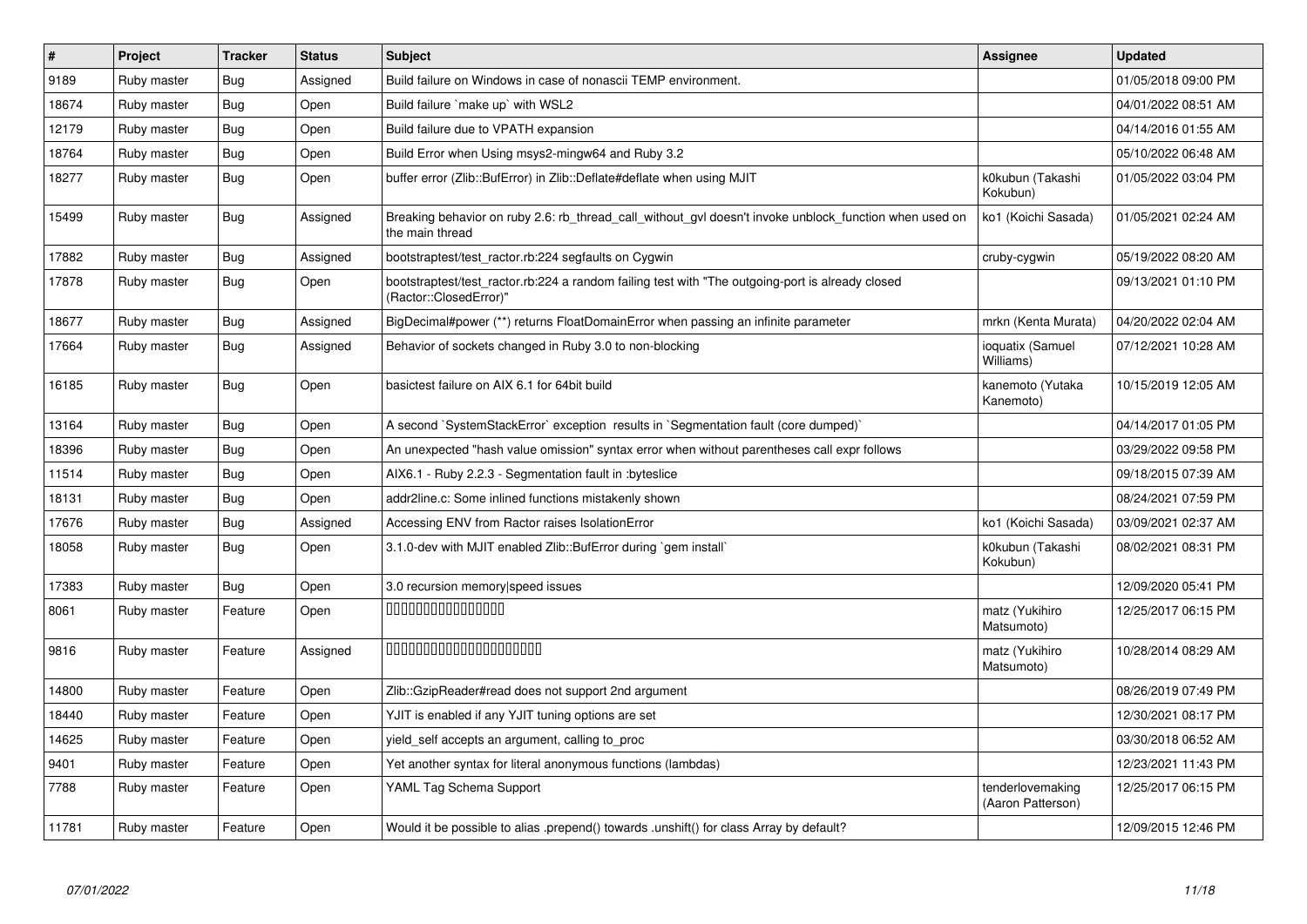| $\pmb{\#}$ | Project     | <b>Tracker</b> | <b>Status</b> | Subject                                                                                                    | Assignee                | <b>Updated</b>      |
|------------|-------------|----------------|---------------|------------------------------------------------------------------------------------------------------------|-------------------------|---------------------|
| 16128      | Ruby master | Feature        | Open          | Would it be possible for ruby to warn about case/when menu options separated by a trailing, but accidental |                         | 08/26/2019 09:56 AM |
| 14723      | Ruby master | Feature        | Open          | [WIP] sleepy GC                                                                                            |                         | 05/18/2018 09:13 AM |
| 14348      | Ruby master | Feature        | Open          | win32ole: enable using coclass-es with multiple IDispatch implementations                                  |                         | 01/10/2018 11:35 AM |
| 9909       | Ruby master | Feature        | Open          | why shouldn't constant lookup check the nesting of module's name                                           |                         | 06/07/2014 02:18 AM |
| 17550      | Ruby master | Feature        | Open          | Why no function to get all subdirectories of a directory?                                                  |                         | 01/18/2021 08:57 AM |
| 18291      | Ruby master | Feature        | Open          | When use $=\sim$ with named group, if regex is on the right side, variable not defined.                    |                         | 11/06/2021 12:36 PM |
| 16971      | Ruby master | Feature        | Open          | weak_ref&.some_method should behave like object&.some_method                                               |                         | 06/19/2020 03:17 PM |
| 15817      | Ruby master | Feature        | Open          | Warnings for undef method and remove method on initialize()                                                |                         | 05/02/2019 09:11 AM |
| 16755      | Ruby master | Feature        | Open          | warning: `if' at the end of line without an expression                                                     |                         | 04/03/2020 11:28 PM |
| 10728      | Ruby master | Feature        | Open          | Warning for Fixnum#size to use RbConfig::SIZEOF['long']                                                    |                         | 01/11/2015 04:23 PM |
| 9613       | Ruby master | Feature        | Open          | Warn about unsafe ossl ciphers                                                                             |                         | 09/13/2015 03:27 AM |
| 6613       | Ruby master | Feature        | Assigned      | VT_RECORD, IRecordInfo Support in WIN32OLE                                                                 | suke (Masaki Suketa)    | 12/25/2017 06:15 PM |
| 12589      | Ruby master | Feature        | Open          | VM performance improvement proposal                                                                        |                         | 02/20/2018 05:00 AM |
| 8404       | Ruby master | Feature        | Open          | virtual, hooked or read only global variabels for ruby only code too                                       |                         | 05/14/2013 09:19 PM |
| 14602      | Ruby master | Feature        | Open          | Version of dig that raises error if a key is not present                                                   |                         | 05/25/2022 12:02 PM |
| 18376      | Ruby master | Feature        | Open          | Version comparison API                                                                                     |                         | 12/30/2021 10:33 AM |
| 12114      | Ruby master | Feature        | Open          | \$VERBOSE = true is being ignored                                                                          |                         | 02/26/2016 02:00 PM |
| 9174       | Ruby master | Feature        | Open          | value receiving block for Hash#has_key?                                                                    |                         | 11/29/2013 06:33 AM |
| 14079      | Ruby master | Feature        | Open          | Validate argument list without calling method                                                              |                         | 11/07/2017 03:20 AM |
| 17355      | Ruby master | Feature        | Assigned      | Using same set of names in or-patterns (pattern matching with $Foo(x)   Bar(x)$ )                          | ktsj (Kazuki Tsujimoto) | 09/13/2021 09:11 AM |
| 12086      | Ruby master | Feature        | Open          | using: option for instance_eval etc.                                                                       |                         | 12/29/2019 07:46 PM |
| 12435      | Ruby master | Feature        | Open          | Using connect_nonblock to open TCP connections in Net::HTTP#connect                                        |                         | 06/06/2016 12:42 AM |
| 12653      | Ruby master | Feature        | Assigned      | Use wide WinAPI for rb_w32_getcwd                                                                          | usa (Usaku<br>NAKAMURA) | 09/12/2016 06:35 AM |
| 10371      | Ruby master | Feature        | Open          | Use Thread#handle_interrupt in MonitorMixin                                                                |                         | 12/23/2021 11:43 PM |
| 16684      | Ruby master | Feature        | Open          | Use the word "to" instead of "from" in backtrace                                                           |                         | 04/10/2020 07:58 AM |
| 13047      | Ruby master | Feature        | Assigned      | Use String literal instead of `String#+` for multiline pretty-printing of multiline strings                | akr (Akira Tanaka)      | 02/22/2017 07:09 AM |
| 12928      | Ruby master | Feature        | Open          | Use socket conect timeout in net stdlib for open timeout                                                   |                         | 12/02/2019 09:20 PM |
| 18369      | Ruby master | Feature        | Open          | users.detect(:name, "Dorian") as shorthand for users.detect {  user  user.name == "Dorian" }               |                         | 12/03/2021 02:23 PM |
| 10755      | Ruby master | Feature        | Open          | Use rb_define_alias instead of rb_define_method for rb_cHash                                               |                         | 07/27/2021 11:09 AM |
| 14718      | Ruby master | Feature        | Open          | Use jemalloc by default?                                                                                   |                         | 03/25/2020 06:38 PM |
| 13881      | Ruby master | Feature        | Open          | Use getcontext/setcontext on OS X                                                                          |                         | 09/08/2017 09:13 AM |
| 10251      | Ruby master | Feature        | Open          | URI: Support wildcards (globbing) in no_proxy                                                              |                         | 12/16/2015 05:22 AM |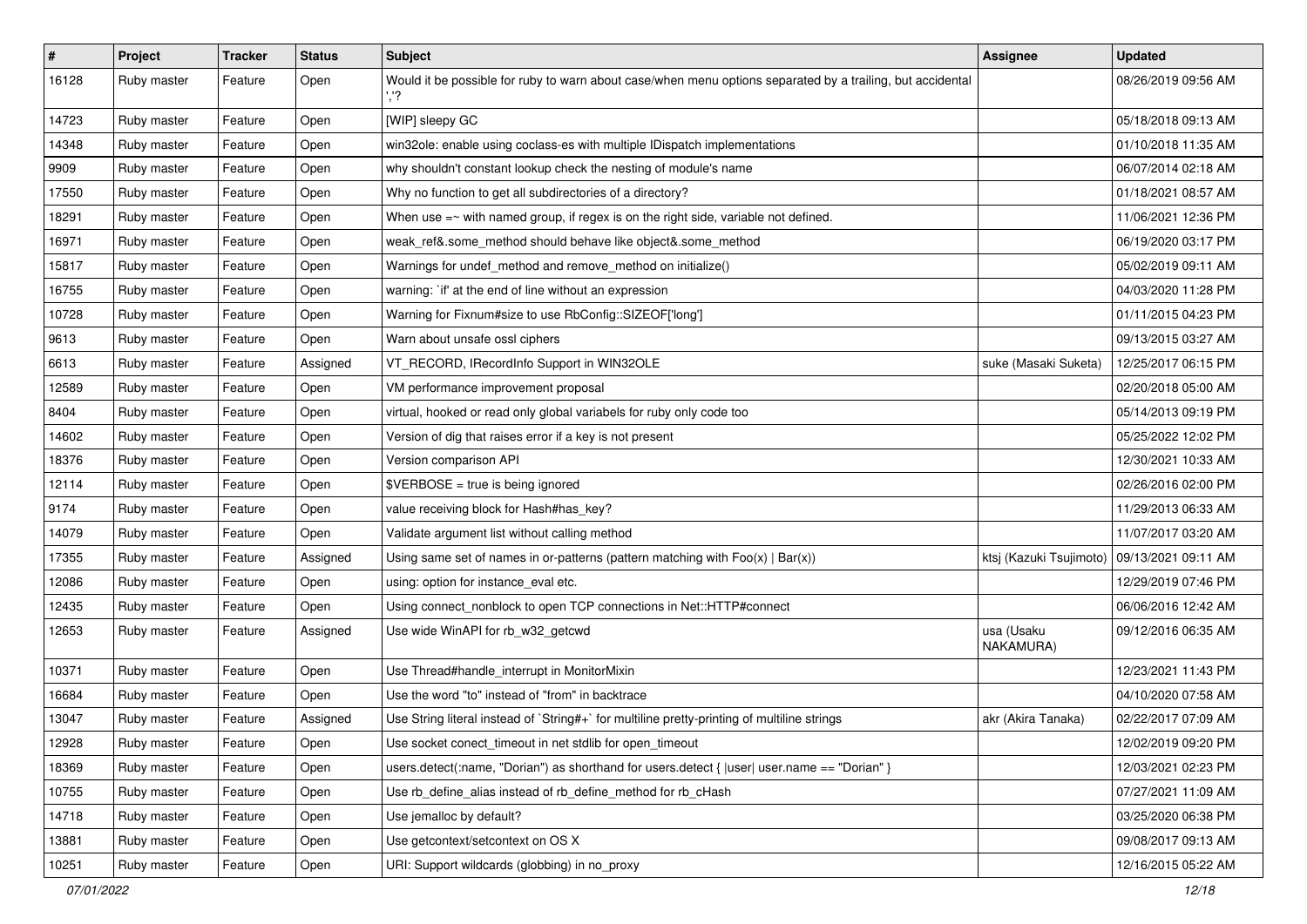| $\vert$ # | Project     | <b>Tracker</b> | <b>Status</b> | Subject                                                                          | <b>Assignee</b>       | <b>Updated</b>      |
|-----------|-------------|----------------|---------------|----------------------------------------------------------------------------------|-----------------------|---------------------|
| 14411     | Ruby master | Feature        | Open          | URI#secure?                                                                      |                       | 02/11/2018 03:44 PM |
| 18639     | Ruby master | Feature        | Open          | Update Unicode data to Unicode Version 15.0.0                                    | duerst (Martin Dürst) | 03/22/2022 07:38 PM |
| 16027     | Ruby master | Feature        | Assigned      | Update Ruby's dtrace / USDT API to match what is exposed via the TracePoint API  | ko1 (Koichi Sasada)   | 08/03/2019 02:41 AM |
| 11690     | Ruby master | Feature        | Open          | Update Hash during multiple assignment                                           |                       | 12/10/2015 12:26 PM |
| 17562     | Ruby master | Feature        | Open          | Update - E option in --help                                                      |                       | 01/19/2021 05:38 PM |
| 15413     | Ruby master | Feature        | Open          | unmarkable C stack (3rd stack)                                                   |                       | 12/15/2018 01:13 AM |
| 11625     | Ruby master | Feature        | Assigned      | Unlock GVL for SHA1 calculations                                                 |                       | 09/25/2018 11:26 AM |
| 15781     | Ruby master | Feature        | Open          | Unify Method List Introspection?                                                 |                       | 04/21/2019 11:16 PM |
| 17825     | Ruby master | Feature        | Open          | Uniformize Float::INFINITY and Date::infinity.new                                |                       | 05/04/2021 01:43 AM |
| 18798     | Ruby master | Feature        | Open          | 'UnboundMethod#==' with inherited classes                                        |                       | 05/25/2022 12:32 AM |
| 10879     | Ruby master | Feature        | Open          | UnboundMethod#to_proc                                                            |                       | 02/21/2015 07:56 PM |
| 17950     | Ruby master | Feature        | Open          | Unable to pattern-match against a String key                                     |                       | 06/15/2021 11:42 AM |
| 12625     | Ruby master | Feature        | Open          | TypeError.assert, ArgumentError.assert                                           |                       | 08/10/2016 04:36 AM |
| 16471     | Ruby master | Feature        | Open          | Two feature requests for WeakRef: get original object, callback feature          |                       | 01/02/2020 03:44 PM |
| 17566     | Ruby master | Feature        | Open          | Tune thread QoS / efficiency on macOS                                            |                       | 01/29/2021 09:16 AM |
| 13763     | Ruby master | Feature        | Open          | Trigger "unused variable warning" for unused variables in parameter lists        |                       | 11/28/2017 04:49 AM |
| 10237     | Ruby master | Feature        | Open          | Transform all elements of one Encoding into another Encoding for Array and Hash  |                       | 01/05/2018 09:01 PM |
| 8272      | Ruby master | Feature        | Open          | Transfer feature tracking to CommonRuby                                          |                       | 12/23/2021 11:40 PM |
| 15031     | Ruby master | Feature        | Open          | T_RANGE for testing whether object is a Range                                    |                       | 08/27/2018 11:45 AM |
| 15854     | Ruby master | Feature        | Open          | Tracing instance variable assignment                                             | ko1 (Koichi Sasada)   | 07/29/2019 07:13 AM |
| 10589     | Ruby master | Feature        | Open          | [TracePoint API] Make THREAD_{BEGIN, END} events return some context information |                       | 12/11/2014 04:27 PM |
| 16673     | Ruby master | Feature        | Open          | total_timeout for Net::HTTP                                                      |                       | 03/07/2020 06:25 AM |
| 10238     | Ruby master | Feature        | Open          | todo: remove dependency on malloc_usable_size                                    | ko1 (Koichi Sasada)   | 12/10/2020 09:20 AM |
| 10519     | Ruby master | Feature        | Open          | <b>TLS Renegotiation</b>                                                         |                       | 09/13/2015 03:29 AM |
| 16637     | Ruby master | Feature        | Open          | Time#to_s and Date#to_s accept strftime format string                            |                       | 02/17/2020 09:46 PM |
| 12173     | Ruby master | Feature        | Open          | Time#till_now                                                                    |                       | 03/16/2016 10:19 AM |
| 17363     | Ruby master | Feature        | Assigned      | Timeouts                                                                         | ko1 (Koichi Sasada)   | 05/14/2022 09:06 AM |
| 18033     | Ruby master | Feature        | Open          | Time.new to parse a string                                                       |                       | 12/07/2021 02:15 PM |
| 10949     | Ruby master | Feature        | Open          | Time is WB unprotected                                                           |                       | 07/23/2015 05:55 PM |
| 6694      | Ruby master | Feature        | Assigned      | Thread.new without block.                                                        | ko1 (Koichi Sasada)   | 12/25/2017 06:15 PM |
| 10658     | Ruby master | Feature        | Open          | ThreadGroup local variables                                                      |                       | 01/28/2016 07:20 AM |
| 9755      | Ruby master | Feature        | Assigned      | Thread::Backtrace::Location#defined_class                                        | ko1 (Koichi Sasada)   | 04/18/2014 09:22 AM |
| 13557     | Ruby master | Feature        | Open          | there's no way to pass backtrace locations as a massaged backtrace               |                       | 06/24/2019 08:21 PM |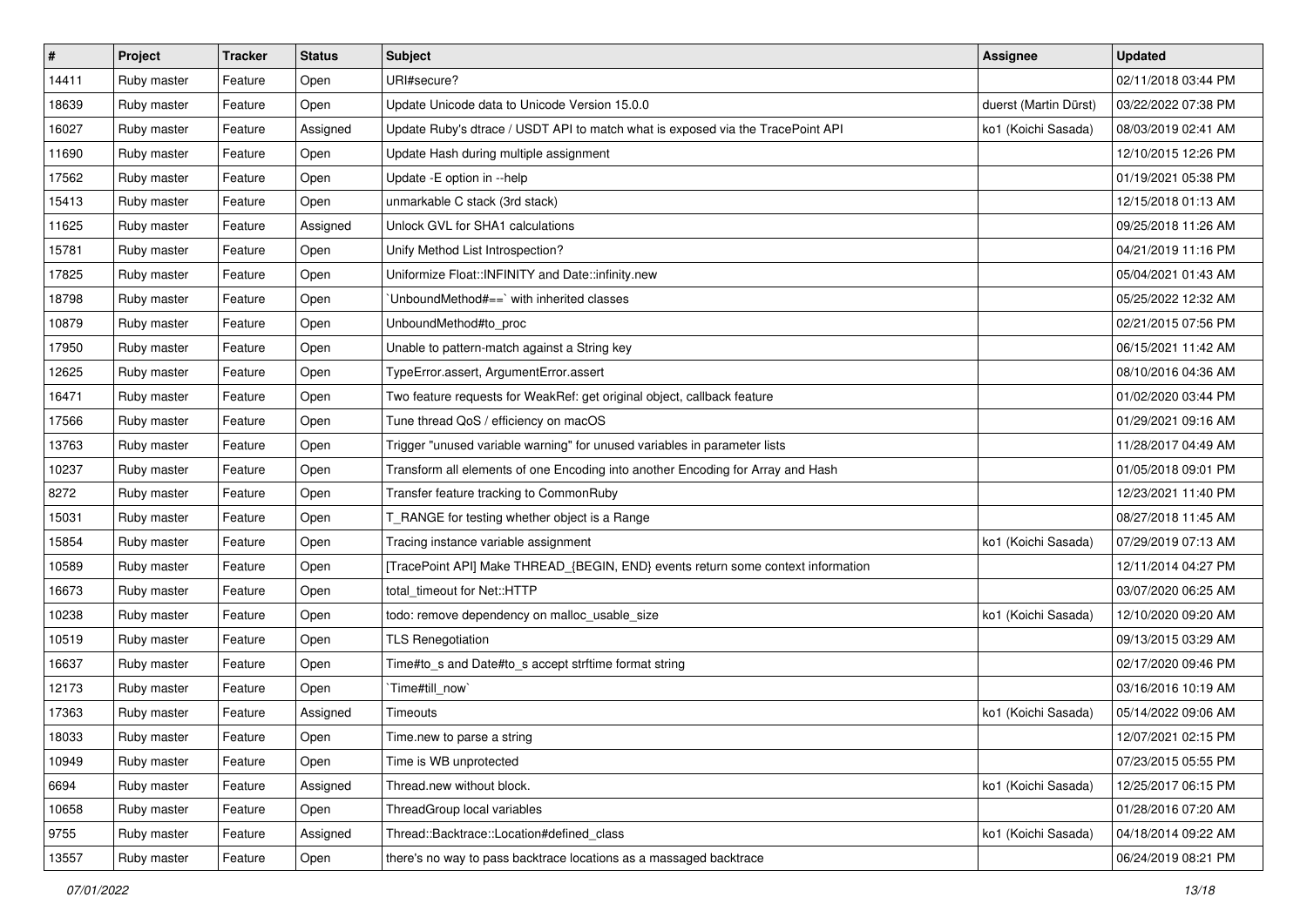| $\pmb{\#}$ | Project     | <b>Tracker</b> | <b>Status</b> | Subject                                                                                        | <b>Assignee</b>                         | <b>Updated</b>      |
|------------|-------------|----------------|---------------|------------------------------------------------------------------------------------------------|-----------------------------------------|---------------------|
| 10175      | Ruby master | Feature        | Open          | There's no reason to prefer Proc.new over Kernel#proc anymore                                  |                                         | 11/10/2014 11:07 PM |
| 8478       | Ruby master | Feature        | Open          | The hash returned by Enumerable#group_by should have an empty array for its default value      | matz (Yukihiro<br>Matsumoto)            | 06/04/2013 03:56 PM |
| 14601      | Ruby master | Feature        | Open          | test-all & ruby/test_m17n_comb.rb - fixup                                                      |                                         | 08/26/2019 07:30 PM |
| 4592       | Ruby master | Feature        | Assigned      | Tempfile0000000                                                                                | matz (Yukihiro<br>Matsumoto)            | 12/25/2017 06:14 PM |
| 3953       | Ruby master | Feature        | Assigned      | TCPSocket / UDPSocket do not accept IPAddr objects.                                            | knu (Akinori MUSHA)                     | 12/25/2017 06:14 PM |
| 8896       | Ruby master | Feature        | Open          | #tap with missing block                                                                        |                                         | 12/23/2021 11:43 PM |
| 18136      | Ruby master | Feature        | Open          | take while after                                                                               |                                         | 01/28/2022 06:23 AM |
| 13512      | Ruby master | Feature        | Open          | <b>System Threads</b>                                                                          | ko1 (Koichi Sasada)                     | 07/14/2017 07:08 AM |
| 11428      | Ruby master | Feature        | Open          | system/exec/etc. should to_s their argument to restore Pathname functionality as it was in 1.8 |                                         | 11/06/2016 02:17 AM |
| 11939      | Ruby master | Feature        | Open          | Syntax sugar to apply a method replace a variable                                              |                                         | 01/04/2016 09:49 AM |
| 17290      | Ruby master | Feature        | Open          | Syntax sugar for boolean keyword argument                                                      |                                         | 10/29/2020 04:51 AM |
| 9686       | Ruby master | Feature        | Open          | Syntax for symbols used in hashes                                                              |                                         | 12/23/2021 11:43 PM |
| 8848       | Ruby master | Feature        | Open          | Syntax for binary strings                                                                      |                                         | 12/23/2021 11:43 PM |
| 13645      | Ruby master | Feature        | Open          | Syntactic sugar for indexing when using the safe navigation operator                           |                                         | 04/16/2019 03:00 PM |
| 12129      | Ruby master | Feature        | Open          | syntactic sugar for dynamic method dispatch `object_expression:method_name_expression(1, 2)`   |                                         | 03/14/2016 01:35 AM |
| 8961       | Ruby master | Feature        | Open          | Synchronizable module to easily wrap methods in a mutex                                        |                                         | 12/23/2021 11:43 PM |
| 7795       | Ruby master | Feature        | Open          | Symbol.defined? and/or to_existing_symbol                                                      | matz (Yukihiro<br>Matsumoto)            | 12/25/2017 06:15 PM |
| 16102      | Ruby master | Feature        | Open          | 'Symbol#call'                                                                                  |                                         | 09/12/2019 09:25 AM |
| 5825       | Ruby master | Feature        | Assigned      | Sweet instance var assignment in the object initializer                                        | matz (Yukihiro<br>Matsumoto)            | 12/10/2020 08:53 AM |
| 18439      | Ruby master | Feature        | Open          | Support YJIT for VC++                                                                          | maximecb (Maxime<br>Chevalier-Boisvert) | 01/10/2022 11:29 PM |
| 14393      | Ruby master | Feature        | Open          | Support sending file descriptors (on local machine) via DRb UNIX                               |                                         | 01/24/2018 08:58 PM |
| 18259      | Ruby master | Feature        | Open          | Support quarter spec %q in Time#strftime                                                       |                                         | 10/21/2021 12:15 PM |
| 17047      | Ruby master | Feature        | Open          | Support parameters for MAIL FROM and RCPT TO                                                   |                                         | 12/06/2021 08:16 PM |
| 11665      | Ruby master | Feature        | Open          | Support nested functions for better code organization                                          |                                         | 11/16/2016 03:06 PM |
| 10602      | Ruby master | Feature        | Open          | Support multithreaded profiling                                                                |                                         | 07/09/2019 01:24 AM |
| 17151      | Ruby master | Feature        | Open          | Support multiple builtin ruby code for implimatation in Ruby & C                               |                                         | 09/05/2020 01:41 AM |
| 17844      | Ruby master | Feature        | Open          | Support list of methods to test with respond_to?                                               |                                         | 05/06/2021 07:00 PM |
| 14550      | Ruby master | Feature        | Open          | Support keyword arguments with Date#step                                                       |                                         | 02/26/2018 03:58 AM |
| 12858      | Ruby master | Feature        | Open          | Supporting batch-requiring of files in ruby                                                    |                                         | 10/23/2016 08:05 AM |
| 7708       | Ruby master | Feature        | Open          | support for patches list                                                                       |                                         | 12/25/2017 06:15 PM |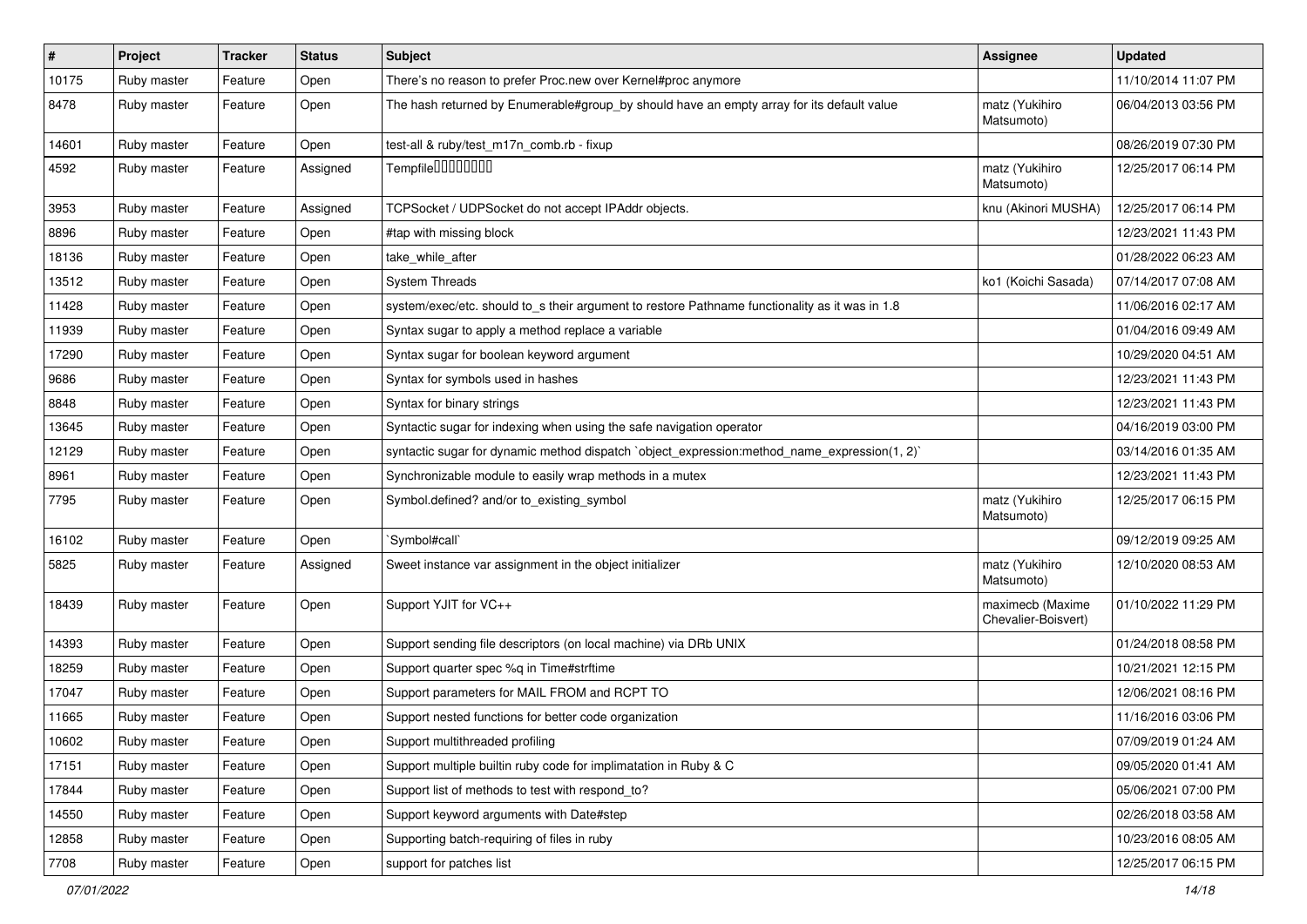| $\vert$ # | Project     | <b>Tracker</b> | <b>Status</b> | Subject                                                                                                            | Assignee                     | <b>Updated</b>      |
|-----------|-------------|----------------|---------------|--------------------------------------------------------------------------------------------------------------------|------------------------------|---------------------|
| 9830      | Ruby master | Feature        | Assigned      | Support for GOST private/public keys                                                                               |                              | 09/13/2015 03:10 AM |
| 11539     | Ruby master | Feature        | Open          | Support explicit declaration of volatile instance variables                                                        |                              | 01/26/2021 03:30 PM |
| 9445      | Ruby master | Feature        | Open          | Support emitting 1.9 Symbol keyword Hash syntax when pretty printing Hashes                                        |                              | 01/24/2014 06:01 AM |
| 8263      | Ruby master | Feature        | Assigned      | Support discovering yield state of individual Fibers                                                               | ko1 (Koichi Sasada)          | 12/23/2021 11:40 PM |
| 15024     | Ruby master | Feature        | Open          | Support block in Array#join                                                                                        |                              | 08/25/2018 05:05 AM |
| 17638     | Ruby master | Feature        | Assigned      | Support backtracing with the libbacktrace library                                                                  | naruse (Yui NARUSE)          | 03/05/2021 03:40 PM |
| 17616     | Ruby master | Feature        | Open          | Support backtracing on Linux with non-GNU-libc + libunwind                                                         |                              | 02/09/2021 01:12 PM |
| 14164     | Ruby master | Feature        | Open          | [Suggestion] Type system for ruby 3x to be usable for e. g. rubocop or autogenerating crystal code and so<br>forth |                              | 08/12/2019 08:15 AM |
| 17627     | Ruby master | Feature        | Open          | Suggestion: Implement `freeze_values` instance method on collection-like classes.                                  |                              | 02/16/2021 07:58 PM |
| 16638     | Ruby master | Feature        | Open          | Structured Data for Syslog                                                                                         |                              | 02/17/2020 07:06 PM |
| 10585     | Ruby master | Feature        | Open          | struct: speedup struct.attr = $v$ for first 10 attributes and struct[:attr] for big structs                        |                              | 06/30/2015 08:18 PM |
| 12416     | Ruby master | Feature        | Open          | struct rb_id_table lacks mark function                                                                             |                              | 09/22/2020 07:43 PM |
| 7349      | Ruby master | Feature        | Assigned      | Struct#inspect needs more meaningful output                                                                        | matz (Yukihiro<br>Matsumoto) | 12/25/2017 06:15 PM |
| 12380     | Ruby master | Feature        | Open          | 'Struct' as a subclass of 'Class'                                                                                  |                              | 05/14/2016 08:28 AM |
| 7845      | Ruby master | Feature        | Open          | Strip doesn't handle unicode space characters in ruby 1.9.2 & 1.9.3 (does in 1.9.1)                                |                              | 12/23/2021 11:43 PM |
| 10331     | Ruby master | Feature        | Open          | String#to_r to recognize negative denominators                                                                     |                              | 10/06/2014 02:44 PM |
| 10152     | Ruby master | Feature        | Open          | String#strip doesn't remove non-breaking space                                                                     |                              | 04/12/2015 07:36 PM |
| 16666     | Ruby master | Feature        | Open          | 'string' - 'str' as a shortcut for 'string'.gsub('str', ")?                                                        |                              | 03/01/2020 08:38 PM |
| 5558      | Ruby master | Feature        | Assigned      | String#% strange arity errors                                                                                      | matz (Yukihiro<br>Matsumoto) | 12/25/2017 06:15 PM |
| 17771     | Ruby master | Feature        | Open          | String#start_with? should not construct MatchData or set \$~                                                       |                              | 04/02/2021 02:49 PM |
| 15562     | Ruby master | Feature        | Open          | String#split` option to suppress the initial empty substring                                                       |                              | 01/28/2019 03:32 AM |
| 18597     | Ruby master | Feature        | Open          | Strings need a named method like 'dup' that doesn't duplicate if receiver is mutable                               |                              | 02/26/2022 11:56 PM |
| 15151     | Ruby master | Feature        | Open          | String#slice!(0,) creates a duplicate of original string                                                           |                              | 06/20/2019 03:37 PM |
| 6802      | Ruby master | Feature        | Assigned      | String#scan should have equivalent yielding MatchData                                                              | matz (Yukihiro<br>Matsumoto) | 12/25/2017 06:15 PM |
| 9116      | Ruby master | Feature        | Open          | String#rsplit missing                                                                                              |                              | 04/27/2017 10:00 AM |
| 9807      | Ruby master | Feature        | Open          | String.new with block                                                                                              |                              | 05/07/2014 05:54 AM |
| 16790     | Ruby master | Feature        | Open          | string format and refinements                                                                                      |                              | 04/16/2020 03:06 AM |
| 15588     | Ruby master | Feature        | Open          | String#each chunk and #chunks                                                                                      |                              | 12/25/2019 04:28 AM |
| 14783     | Ruby master | Feature        | Open          | String#chars_at / String#bytes_at                                                                                  |                              | 05/24/2018 01:18 PM |
| 17682     | Ruby master | Feature        | Open          | String#casecmp performance improvement                                                                             |                              | 03/24/2021 02:29 PM |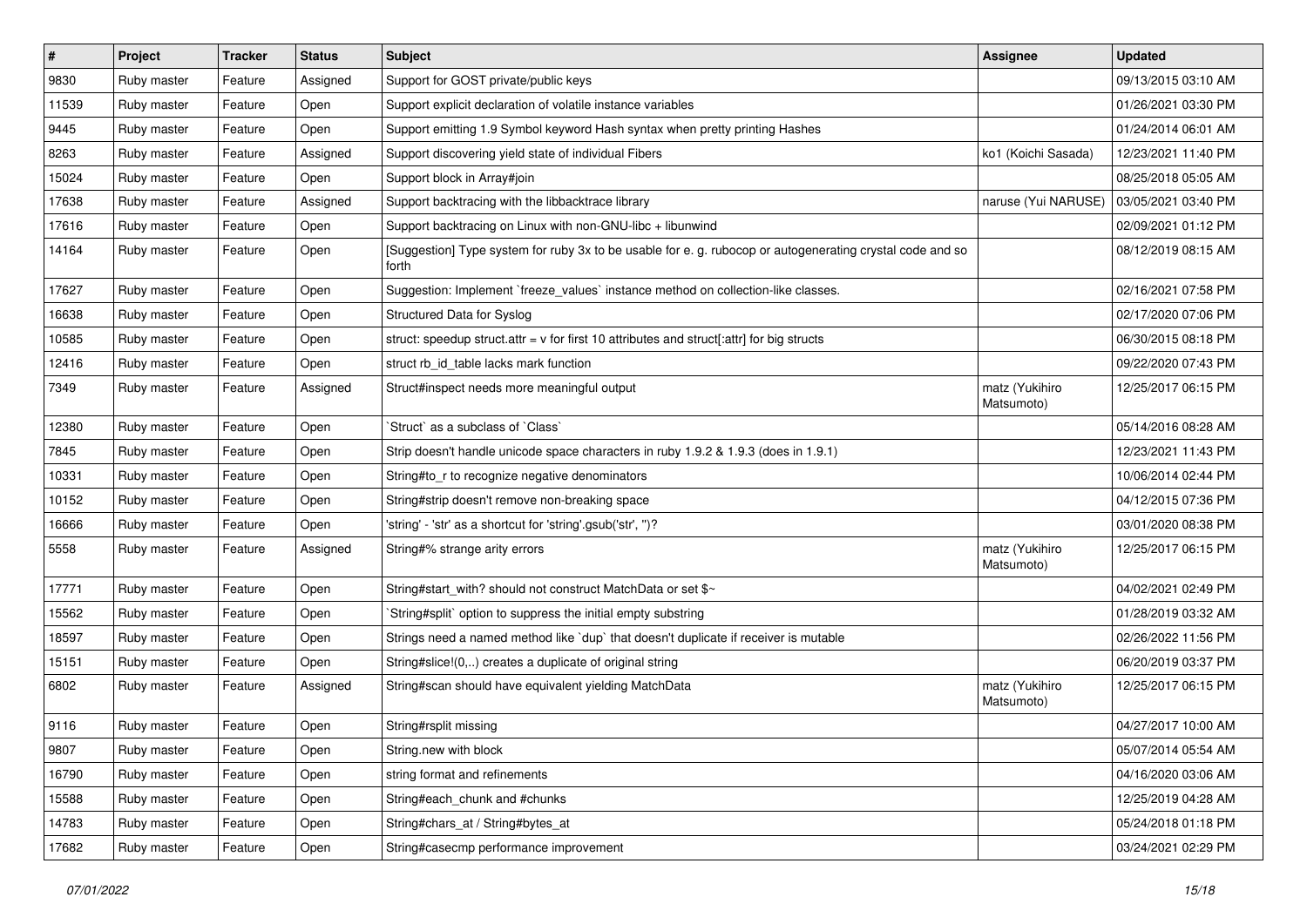| ∦     | Project     | <b>Tracker</b> | <b>Status</b> | Subject                                                                                                                      | <b>Assignee</b>                        | <b>Updated</b>      |
|-------|-------------|----------------|---------------|------------------------------------------------------------------------------------------------------------------------------|----------------------------------------|---------------------|
| 15899 | Ruby master | Feature        | Open          | String#before and String#after                                                                                               |                                        | 11/04/2019 08:57 PM |
| 15668 | Ruby master | Feature        | Open          | stdlib: Date - Time should return the difference in days                                                                     |                                        | 03/15/2019 07:09 AM |
| 17148 | Ruby master | Feature        | Open          | stdbuf(1) support                                                                                                            |                                        | 09/07/2020 04:12 AM |
| 18227 | Ruby master | Feature        | Open          | Static class initialization.                                                                                                 | ioquatix (Samuel<br>Williams)          | 09/29/2021 09:21 PM |
| 17859 | Ruby master | Feature        | Open          | Start IRB when running just `ruby`                                                                                           |                                        | 05/14/2021 07:54 AM |
| 8619  | Ruby master | Feature        | Open          | <b>Standard Profiling API</b>                                                                                                |                                        | 12/23/2021 11:43 PM |
| 11028 | Ruby master | Feature        | Assigned      | standalone running single file ( zipped archives of ruby code) running **without installation** using "gem<br>install "      | matz (Yukihiro<br>Matsumoto)           | 04/04/2015 01:44 AM |
| 16511 | Ruby master | Feature        | Open          | Staged warnings and better compatibility for keyword arguments in 2.7.1                                                      |                                        | 02/25/2020 06:54 PM |
| 6133  | Ruby master | Feature        | Assigned      | SSLSocketlshutdownllllll                                                                                                     |                                        | 09/13/2015 03:22 AM |
| 8688  | Ruby master | Feature        | Open          | #sprintf should accept strings as keys                                                                                       |                                        | 07/26/2013 02:33 AM |
| 14737 | Ruby master | Feature        | Assigned      | Split default gems into separate directory structure                                                                         | hsbt (Hiroshi<br>SHIBATA)              | 09/02/2020 06:00 PM |
| 15281 | Ruby master | Feature        | Assigned      | Speed up Set#intersect with size check.                                                                                      | knu (Akinori MUSHA)                    | 08/11/2020 02:43 AM |
| 12639 | Ruby master | Feature        | Assigned      | Speed up require in RubyGems by 5x                                                                                           | hsbt (Hiroshi<br>SHIBATA)              | 07/26/2018 02:12 AM |
| 16451 | Ruby master | Feature        | Open          | Special ternary operator for methods ending in `?`                                                                           |                                        | 12/26/2019 09:03 PM |
| 18825 | Ruby master | Feature        | Open          | Specialized instruction for "array literal + `.hash`"                                                                        |                                        | 06/14/2022 05:24 PM |
| 17127 | Ruby master | Feature        | Open          | Some TrueClass methods are faster if implemented in Ruby                                                                     |                                        | 11/05/2020 07:11 AM |
| 15833 | Ruby master | Feature        | Open          | Some refactors for shared-root array                                                                                         |                                        | 07/29/2019 07:13 AM |
| 16476 | Ruby master | Feature        | Open          | Socket.getaddrinfo cannot be interrupted by Timeout.timeout                                                                  | Glass_saga (Masaki<br>Matsushita)      | 06/16/2022 01:08 AM |
| 11388 | Ruby master | Feature        | Open          | SMTP Service Extension for Delivery Status Notifications                                                                     |                                        | 02/06/2018 11:37 AM |
| 13174 | Ruby master | Feature        | Open          | Smaller id table on 64bit platform                                                                                           |                                        | 01/31/2017 02:05 PM |
| 13620 | Ruby master | Feature        | Open          | Simplifying MRI's build system: always make install                                                                          |                                        | 07/08/2018 09:41 AM |
| 14565 | Ruby master | Feature        | Open          | Simpler, one-liner, failsafe require in ruby? [Suggested names: require_failsafe, require_safe, require_try,<br>require_add) |                                        | 10/09/2019 05:42 AM |
| 14328 | Ruby master | Feature        | Open          | SIMD vectorization                                                                                                           |                                        | 07/16/2018 05:12 PM |
| 12676 | Ruby master | Feature        | Assigned      | Significant performance increase, and code conciseness, for prime_division method in prime.rb                                | marcandre<br>(Marc-Andre<br>Lafortune) | 11/18/2016 03:46 PM |
| 11670 | Ruby master | Feature        | Open          | Show warning to make nested def obsolete                                                                                     | nobu (Nobuyoshi<br>Nakada)             | 11/09/2015 07:40 AM |
| 13668 | Ruby master | Feature        | Open          | Show / log test-all skips in CI here or at http://rubyci.org/?                                                               |                                        | 06/20/2017 03:30 AM |
| 17743 | Ruby master | Feature        | Open          | Show argument types in backtrace                                                                                             |                                        | 03/25/2021 06:39 PM |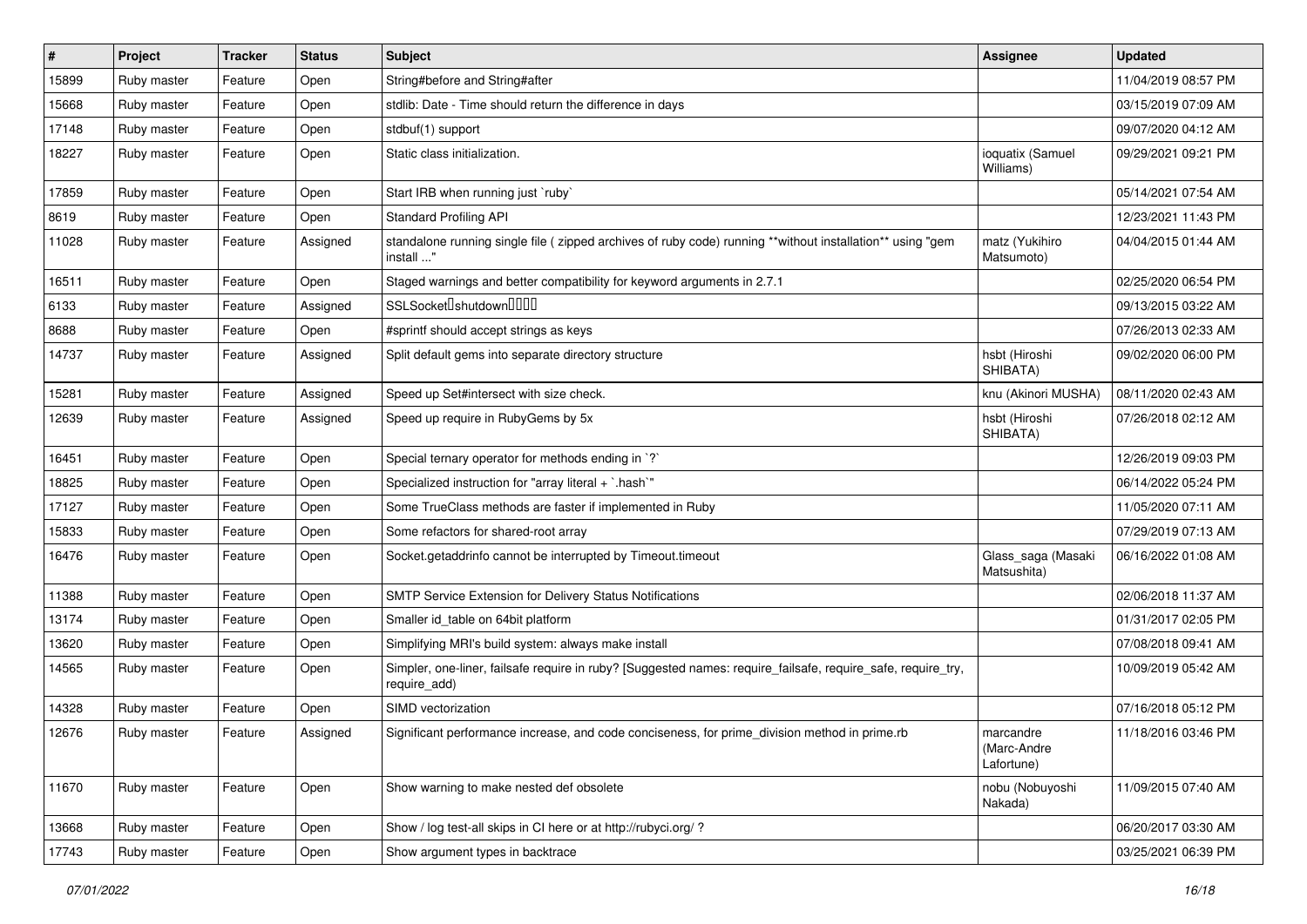| $\vert$ # | Project     | <b>Tracker</b> | <b>Status</b> | <b>Subject</b>                                                                                                                      | Assignee                     | <b>Updated</b>      |
|-----------|-------------|----------------|---------------|-------------------------------------------------------------------------------------------------------------------------------------|------------------------------|---------------------|
| 8853      | Ruby master | Feature        | Open          | Should String#sub(pattern) returns an Enumerator?                                                                                   |                              | 07/13/2019 12:32 AM |
| 8206      | Ruby master | Feature        | Open          | Should Ruby core implement String#blank?                                                                                            |                              | 04/28/2016 02:05 PM |
| 13124     | Ruby master | Feature        | Open          | Should #puts convert to external encoding?                                                                                          |                              | 12/01/2017 06:45 PM |
| 9049      | Ruby master | Feature        | Open          | Shorthands (a:b, *) for inclusive indexing                                                                                          |                              | 03/15/2018 12:26 AM |
| 18162     | Ruby master | Feature        | Open          | Shorthand method Proc#isolate to create isolated proc objects                                                                       |                              | 09/13/2021 02:33 AM |
| 6841      | Ruby master | Feature        | Assigned      | Shorthand for Assigning Return Value of Method to Self                                                                              | matz (Yukihiro<br>Matsumoto) | 12/10/2020 08:53 AM |
| 16241     | Ruby master | Feature        | Open          | Shorter syntax for anonymous refinements                                                                                            |                              | 11/20/2020 07:22 PM |
| 16791     | Ruby master | Feature        | Open          | Shortcut for Process::Status.exitstatus                                                                                             |                              | 05/19/2020 03:16 AM |
| 9953      | Ruby master | Feature        | Open          | set trace func values which could be frozen or symbols                                                                              |                              | 06/19/2014 10:44 PM |
| 16995     | Ruby master | Feature        | Open          | Sets: <=> should be specialized                                                                                                     |                              | 06/26/2020 08:43 PM |
| 16990     | Ruby master | Feature        | Open          | Sets: operators compatibility with Array                                                                                            |                              | 02/22/2021 11:37 PM |
| 16992     | Ruby master | Feature        | Open          | Sets: officially ordered                                                                                                            | matz (Yukihiro<br>Matsumoto) | 09/03/2020 02:08 PM |
| 16989     | Ruby master | Feature        | Open          | Sets: need $\Psi$                                                                                                                   | knu (Akinori MUSHA)          | 02/18/2022 02:57 AM |
| 16993     | Ruby master | Feature        | Open          | Sets: from hash keys using Hash#key set                                                                                             |                              | 06/27/2020 05:44 AM |
| 16991     | Ruby master | Feature        | Open          | Sets: add Set#join                                                                                                                  |                              | 06/26/2020 08:29 PM |
| 15240     | Ruby master | Feature        | Open          | Set operations check for is_a?(Set), rather than allowing duck typing                                                               | knu (Akinori MUSHA)          | 08/27/2019 08:12 PM |
| 7220      | Ruby master | Feature        | Open          | Separate IO#dup, StringIO#initialize_copy from dup(2)                                                                               |                              | 12/10/2020 08:47 AM |
| 17471     | Ruby master | Feature        | Open          | send_if method for improved conditional chaining                                                                                    |                              | 12/29/2020 03:23 PM |
| 12141     | Ruby master | Feature        | Open          | send and send                                                                                                                       |                              | 03/14/2016 01:32 AM |
| 17339     | Ruby master | Feature        | Assigned      | Semantic grouping with BigDecimal#to s                                                                                              | mrkn (Kenta Murata)          | 12/20/2021 12:39 PM |
| 18736     | Ruby master | Feature        | Open          | self-p for method chain                                                                                                             |                              | 04/15/2022 11:09 AM |
| 18265     | Ruby master | Feature        | Open          | Self-contained one-binary feature which discuss on ruby kaigi 2021 day 2, $\Box$ Ruby Committers vs the<br>World / CRuby Committers |                              | 10/24/2021 04:11 PM |
| 5741      | Ruby master | Feature        | Assigned      | Secure Erasure of Passwords                                                                                                         | matz (Yukihiro<br>Matsumoto) | 12/25/2017 06:15 PM |
| 16621     | Ruby master | Feature        | Open          | Second block parameter of Pathname#glob to be relative path from self                                                               |                              | 02/12/2020 11:27 PM |
| 16411     | Ruby master | Feature        | Open          | Safer keyword argument extension                                                                                                    |                              | 12/10/2019 02:45 AM |
| 8494      | Ruby master | Feature        | Open          | Safe method for defensive copies. alternative to 'dup'                                                                              |                              | 06/05/2013 04:26 PM |
| 8232      | Ruby master | Feature        | Open          | Rudiments of abstract algebra in Ruby                                                                                               | matz (Yukihiro<br>Matsumoto) | 04/09/2013 01:47 AM |
| 16978     | Ruby master | Feature        | Open          | Ruby should not use realpath for __FILE__                                                                                           | nobu (Nobuyoshi<br>Nakada)   | 04/01/2022 11:30 AM |